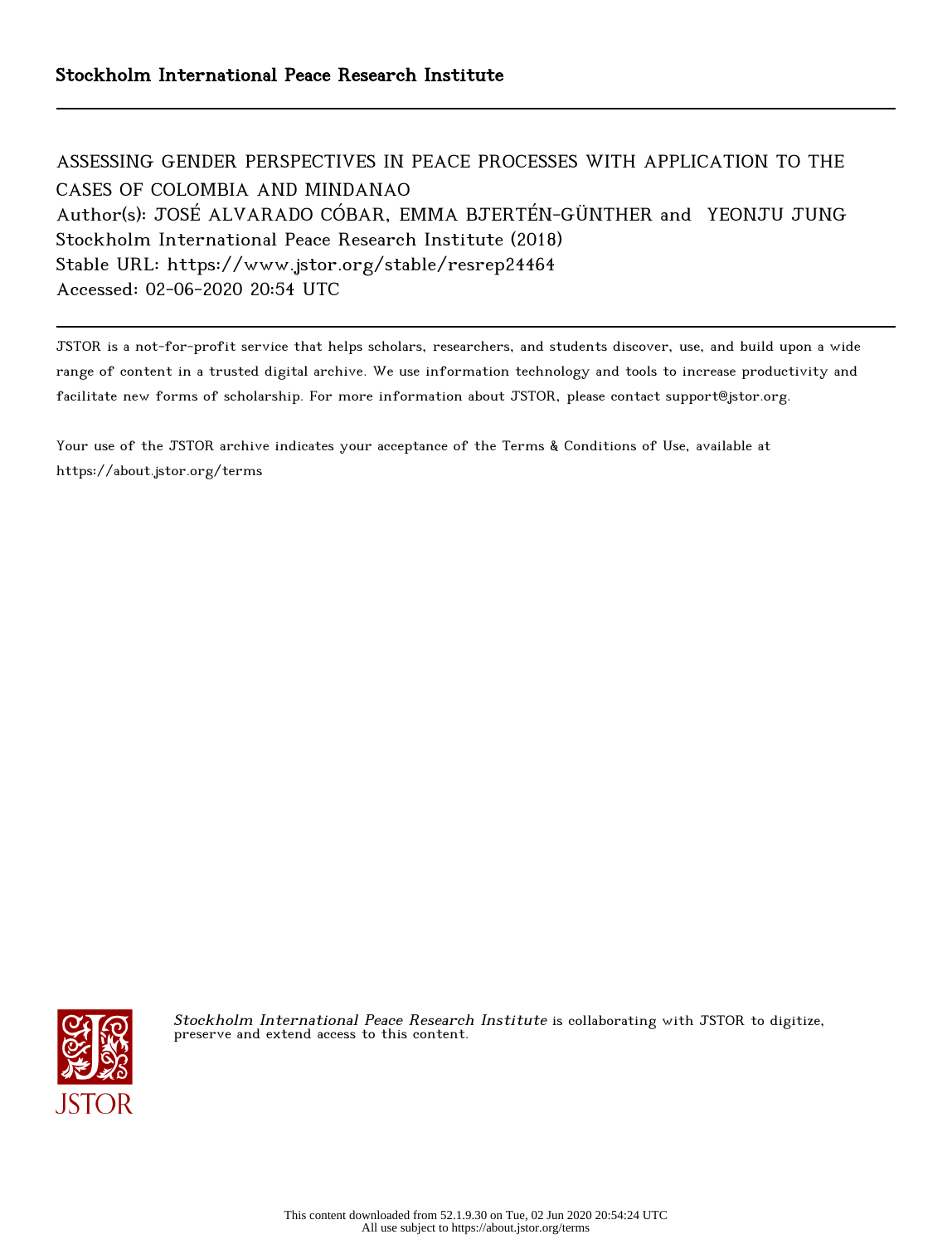sipri

SIPRI Insights on Peace and Security

No. 2018/6 November 2018

# ASSESSING GENDER PERSPECTIVES IN PEACE PROCESSES WITH APPLICATION TO THE CASES OF COLOMBIA AND MINDANAO

josé alvarado cóbar, emma bjertén-günther and yeonju jung\*

# I. Introduction

Peace processes traditionally involve the main parties to the conflict.<sup>1</sup> The aim is to end the violence but other groups and wider society affected by the conflict are often excluded.<sup>2</sup> This exclusion is in part due to the complex nature of peace processes. The inclusion of entire societies in negotiations is neither practical nor plausible, and inclusive peace processes are associated with greater risks of failure.<sup>3</sup> The inclusion of additional actors can also risk marginalizing certain groups, such as powerful elites, which have the capacity to spoil the type of peace that is attained and can make political settlements in post-war transitions volatile.<sup>4</sup> The fear of risking the outcome of a final agreement by involving more actors than the main conflict parties often leads to exclusionary processes.<sup>5</sup> In this regard, there are always

 $<sup>1</sup>$  This paper defines the main parties to a conflict as the veto players, which have divergent aims</sup> that must be satisfied in order to end the conflict. In essence, if their needs are not satisfied, they have the ability to continue the war unilaterally and can block an agreement. See Cunningham, D. E., '[Veto players and civil war duration](https://www.jstor.org/stable/4122921)', *American Journal of Political Science*, vol. 50, no. 4 (Oct. 2006), pp. 878–79.

 $2$  Other groups, often classified as civil society, are commonly seen as separate from the state and the political sphere. These include voluntary organizations such as religious groups, women's organizations, human rights groups and trade unions. However, direct participants in the violence, e.g. young male and female perpetrators of violence, are also often excluded from the formal and informal peace processes. For more information see Nilsson, D., 'Anchoring the peace: Civil society actors in peace accords and durable peace', *International Interactions*, vol. 38, no. 2 (2012), p. 246.

 $3$  The term 'inclusive peace process' often refers to the inclusion of civil society actors. However, this paper focuses on the skewed gender balance in peace processes and argues the need to increase the level of participation by women and other excluded gender identity groups and that gender sensitivity in peace processes is an important element in achieving inclusive processes. See Nilsson (note 2), pp. 247–48.

<sup>4</sup> Cheng, C., Goodhand, J. and Meehan, P., *Synthesis Paper: Securing and Sustaining Elite Bargains that Reduce Violent Conflict*, Elite Bargains and Political Deals Project (UK Stabilisation Unit: London, 2018), p. 79.

5 Nilsson (note 2).

\*The authors are grateful to the editors and reviewers of this SIPRI Insights, especially Dr Marina Caparini and Dr Gary Milante.

#### SUMMARY

 $\bullet$  In order to make peace **processes more inclusive, increased participation by women and other excluded groups has been emphasised for decades, as well as the need to adopt a gender perspective within peace processes. However, the discussion has tended to focus on counting women and treating women's participation as synonymous with a gender perspective. Defining what a gender perspective is and how it could be applied throughout a peace process has remained largely unexplored.**

**This paper seeks to address these lacunae by drawing on current frameworks, proposing a definition of a gender perspective in peace processes and introducing a way of operationalizing this definition. The suggested indicators are used to assess two recent peace processes: the Colombian peace process and the Mindanao peace process in the Philippines. This assessment provides a practical application of the conceptual framework and raises new questions about how the concept can be further measured and assessed.**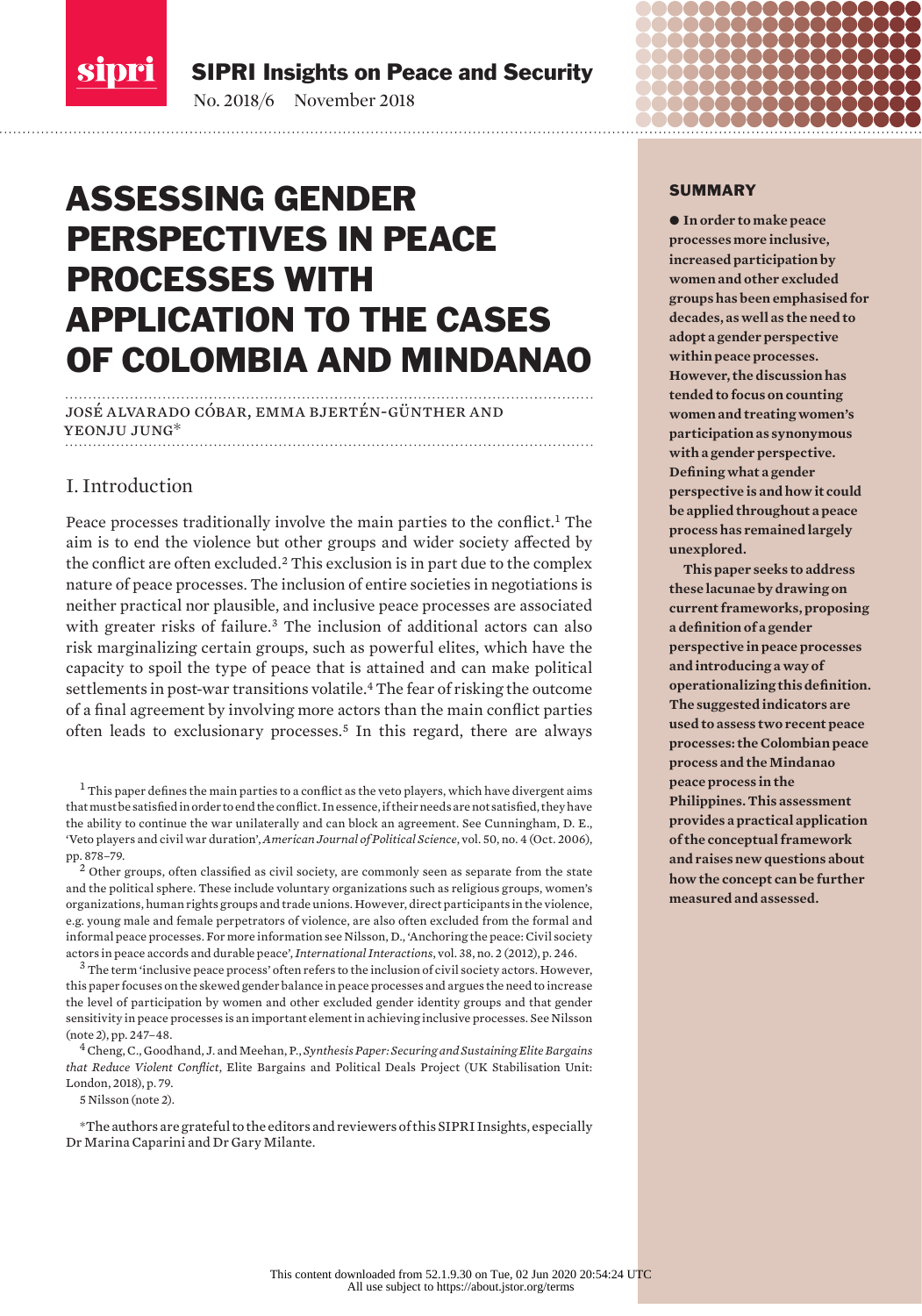trade-offs between exclusion and efficiency in peace negotiations and peace processes more broadly.

Exclusionary peace processes were challenged in the 1990s, however, when the notion of peacebuilding as something implemented 'from above' was increasingly criticized, leading to an improved focus on strategies to include the whole of society.<sup>6</sup> Inclusive approaches were advocated based on normative arguments that different groups and actors, including women and civil society, have an equal right to participate, as well as pragmatic arguments that the participation of certain groups and actors increases the legitimacy of and public support for the process as well as the sustainability of a ceasefire.<sup>7</sup> Nonetheless, most peace processes today are still top-down, elite-driven exercises that contribute to marginalization and exclusion. Gender, which cuts across all identities, often functions as a basis for such exclusion.<sup>8</sup>

In order to make peace processes more inclusive, activists in women's organizations and civil society organizations (CSOs) working on human rights and peacebuilding have been pushing for decades for increased participation in peace processes by women's groups and other excluded groups, while also highlighting the need to adopt a gender perspective

*Most peace processes today are still topdown, elite-driven exercises that contribute to marginalisation and exclusion*

within peace processes. The absence of women has been given particular attention in international commitments such as United Nations Security Council Resolution 1325 on women, peace and security (WPS) and the Sustainable Development Goals (SDGs), as well as in the growing

research field studying these commitments and their implementations. The focus on women's participation in peace processes has recently led to several initiatives and efforts to promote increased representation, of which the launch of regional women mediators networks and new tools and guidelines on how to increase women's representation in these contexts are examples.<sup>9</sup>

6 Galvanek, J. and Planta, K., *Peaceful Coexistence? 'Traditional' and 'Non-traditional' Conflict Resolution Mechanisms* (Berghof Foundation Operations: Berlin, 2017); Darby, J. and MacGinty, R., *Contemporary Peacemaking: Conflict, Peace Processes and Post-war Reconstruction*, 2nd edn (Basingstoke: Palgrave Macmillan, 2008), p. 361; and Puechguirbal, N., 'Discourses on gender, patriarchy and resolution 1325: A textual analysis of UN documents', *International Peacekeeping*, vol. 17, no. 2 (2010), p. 179.

<sup>7</sup> Paffenholz, T. and Ross, N., 'Inclusive peace processes: An introduction', Dag Hammarskjöld Foundation, *Development Dialogue*, no. 63 (2015), p. 29; and Paffenholz, T. et al., *Preventing Violence through Inclusion: From Building Political Momentum to Sustaining Peace* (Inclusive Peace & Transition Initiative, Graduate Institute of International and Development Studies: Geneva, Nov. 2017).

<sup>8</sup> Although many scholars still define gender based on a binary understanding that only includes male or female, this paper applies a non-binary definition of gender. By gender, this paper includes not only men and women but all gender groups, such as e.g. transgender people, whose sense of personal identity and gender does not correspond with their birth sex, and intersex people born with any of several variations in sex characteristics. Gender refers to the social attributes and opportunities associated with having a gender identity and the relationships between and within genders. More information can be found on the websites of UN Women, [<http://www.un.org/](http://www.un.org/womenwatch/osagi/conceptsandefinitions.htm) [womenwatch/osagi/conceptsandefinitions.htm](http://www.un.org/womenwatch/osagi/conceptsandefinitions.htm)>, and UNOHCR, <[https://www.ohchr.org/EN/](https://www.ohchr.org/EN/NewsEvents/Pages/DisplayNews.aspx?NewsID=20739&LangID=E) [NewsEvents/Pages/DisplayNews.aspx?NewsID=20739&LangID=E](https://www.ohchr.org/EN/NewsEvents/Pages/DisplayNews.aspx?NewsID=20739&LangID=E)>.

<sup>9</sup> The Nordic, African and Mediterranean regions and the Commonwealth countries each launched a women's mediation network in 2015, 2016, 2017 and 2018 respectively. See [Nordic](https://fba.se/en/how-we-work/conflict-prevention/nordic-women-mediators/)  [Women Mediator](https://fba.se/en/how-we-work/conflict-prevention/nordic-women-mediators/); [African Women Mediators](https://www.crisisgroup.org/africa/new-network-african-women-mediators-peace); [Mediterranean Women Mediators Network](https://womenmediators.net/); and [Women Mediators across the Commonwealth](https://www.c-r.org/where-we-work/global/women-mediators-across-commonwealth).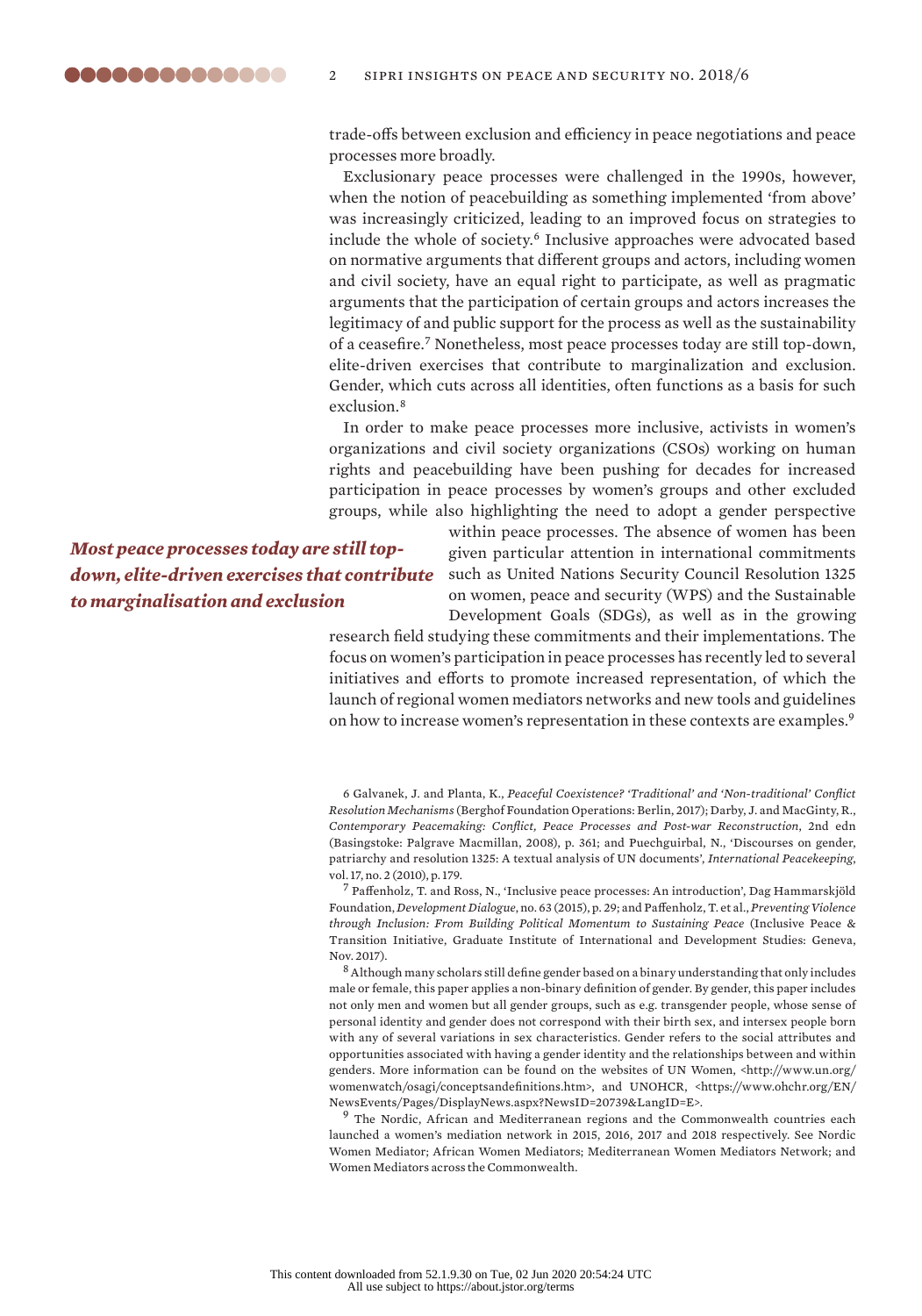

However, such policy debates and practices tend to focus on counting women in peace processes and treating women's participation as synonymous with a gender perspective. Despite the growing understanding that mere participation should be differentiated from meaningful participation and representation that can influence the process, a headcount or the presence of women is still often understood as a sufficient condition for inclusive peace

processes and infusing a gender perspective into them.<sup>10</sup> Resolution 1325, which is regarded as a crucial instrument that injects a gender perspective into security forums, 'calls on all actors involved, when negotiating and implementing peace agreements, to adopt a gender perspective'.<sup>11</sup> While the resolution provides some examples of what a gender

*women's participation as synonymous with a gender perspective*

*Policy debates and practices tend to focus on counting women and treating* 

perspective means in the context of a peace agreement, such as addressing the specific needs of women, supporting local women's peace initiatives and ensuring the protection of women's rights, it does not define what it means to apply a gender perspective to peace processes. Some scholars have attempted to define what a gender perspective might mean in different aspects of a peace process.<sup>12</sup> How a gender perspective can be applied throughout the entire process, however, is still largely unexplored.

This paper seeks to address these lacunae by drawing on current frameworks, proposing a definition of a gender perspective in peace processes and introducing a way of operationalizing this definition. In order to do so, four conceptual elements of what a gender perspective in peace processes is and some indicators for assessing them are introduced. These indicators are then used to assess two recent peace processes: the Colombian peace process and final agreement signed in 2016; and the peace process in Mindanao, the Philippines, and the comprehensive agreement signed in 2014. This assessment provides a practical application of the conceptual framework proposed below and raises new questions about how the concept can be further measured and assessed.

# II. Background

### **Why inclusive peace processes?**

In the 1980s, relatively successful peace processes (see box 1) that led to peace agreements in Namibia, Nicaragua and Zimbabwe created the illusion that peace agreements alone were sufficient to avoid relapse into conflict. This was also reflected in the literature of the era, which focused on how to persuade the parties to a conflict to sign an agreement.<sup>13</sup> This linear

<sup>10</sup> Without meaningful participation, the influence of women and other gender identity groups on processes and outcomes can hardly be expected. In addition, there should be no assumption that all (or only) women can or would wish to bring a gender perspective to peace processes. Women are not a homogenous group and other gender identity groups can also bring a gender perspective.

<sup>11</sup> United Nations Security Council Resolution 1325 of 31 Oct. 2000, para. 8.

<sup>12</sup> Many scholars are repeatedly cited below, e.g. Christine Bell and Thania Paffenholz; see also Langlois, L. L., 'Gender perspective in UN Framework for Peace Processes and Transitional Justice: the need for a clearer and more inclusive notion of gender', *International Journal of Transitional Justice*, vol. 12, no. 1 (2018).

<sup>13</sup> Stedman, S., Rothchild, D. and Cousens, E. (eds), *Ending Civil Wars: The Implementation of Peace Agreements* (Lynne Rienner: Colorado, 2002), p. 1.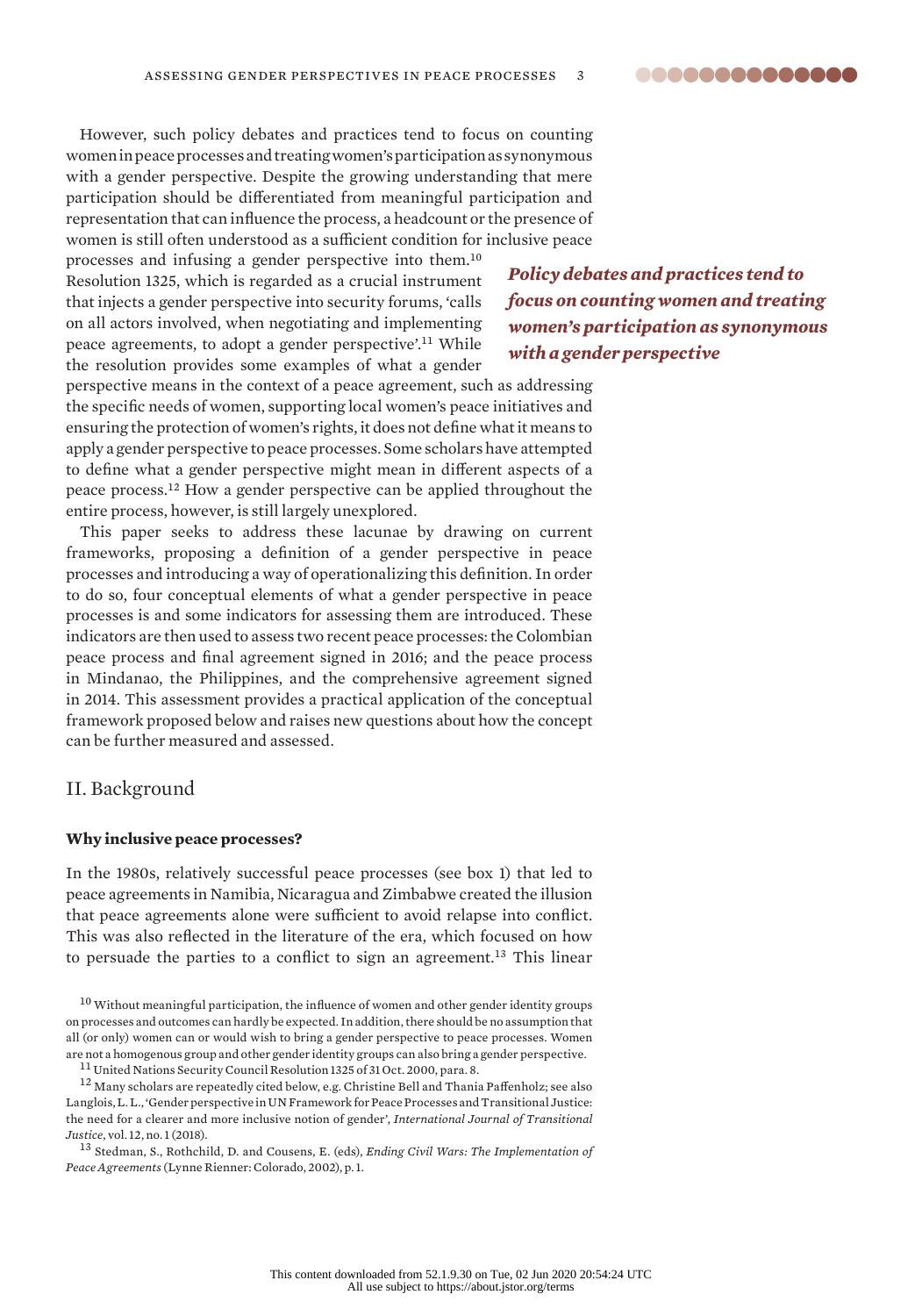#### **Box 1.** What is a peace process?

Even though efforts to resolve conflicts have existed for as long as there have been conflicts, a formal peace process is a relatively new concept. The term was widely used in the mid 1970s to describe United States-led efforts to negotiate peace between Israel and its neighbours. It is often understood as a phased, step-by-step process for negotiating and nurturing peace.

*Source*: Quandt, W. B., Peace Process: American Diplomacy and the Arab–Israeli Conflict Since 1967 (Brookings Institution: Washington, DC, 1993), p. 1.

> understanding of conflict resolution was challenged in the 1990s, following the failure of peace agreements in Angola, Rwanda, Sierra Leone, Sri Lanka and Somalia. In these cases, the failure of peace agreements not only meant the resumption of armed conflict but also led to an escalation of violence.<sup>14</sup> The common failure seen in these cases—state-building from above and that the signatories to the peace agreements primarily consisted of the main parties to the conflict—led to a period of transformation and advocacy for strategies for reconciliation to include the whole of society and local actors in the conflict resolution process.<sup>15</sup>

> Besides the justice of allowing different groups in society an equal right to participate, research indicates that peace processes that include civil society reduce the risk of a relapse into conflict.<sup>16</sup> One theoretical explanation for this relationship is that inclusive peace processes can function as a way to prevent spoilers.<sup>17</sup> Stephen Stedman argues that spoilers are one of the most important environmental sources of failure in peace processes.<sup>18</sup> Civil society actors can put pressure on conflict actors outside the peace agreement and, in this way, contribute to the reduction of violence in society. Civil society actors can also play a role in increasing the costs to warring actors of continuing violence after a settlement by generating increased support for a peace process in society, thereby making it harder for the actors to obtain support for violent acts.<sup>19</sup>

> In Liberia, women were successfully mobilized to put pressure on the rebel groups and the Liberian Government during the Accra peace talks in 2003. Women's organizations mobilized to protest against the slow pace of the negotiations and to remind the parties to the conflict of the civilian costs of the war. These protests outside the negotiations, where women threatened to block the doors until the parties came up with an agreement, also provided legitimacy to the representatives of civil society who were participating in the formal negotiations.<sup>20</sup> The case of Liberia illustrates how civil society actors outside the main negotiations can have an impact on the process and shows the importance of including actors other than the main conflict parties.

<sup>16</sup> See Yousuf, Z., '[Navigating inclusion in peace transitions beyond elite bargains](https://www.c-r.org/downloads/Navigating%20inclusion%20in%20peace%20transitions.pdf)', *Conciliation Resources* (May 2018); and Nilsson (note 2).

<sup>14</sup> Stedman, S., *Implementing Peace Agreements in Civil Wars: Lessons and Recommendations for Policymakers*, IPA Policy Paper Series on Peace Implementation (International Peace Academy: New York, 2001).

<sup>15</sup> Galvanek and Planta (note 6); and Darby and MacGinty (note 6), p. 361.

<sup>17</sup> Nilsson (note 2), p. 258.

<sup>18</sup> Stedman, Rothchild and Cousens (note 13), p. 668.

<sup>19</sup> Nilsson (note 2), p. 250.

<sup>20</sup> Paffenholz, T., 'In theory civil society and peace negotiations: Beyond the inclusion-exclusion dichotomy', Negotiation Journal, vol. 30, no. 1 (Jan. 2014).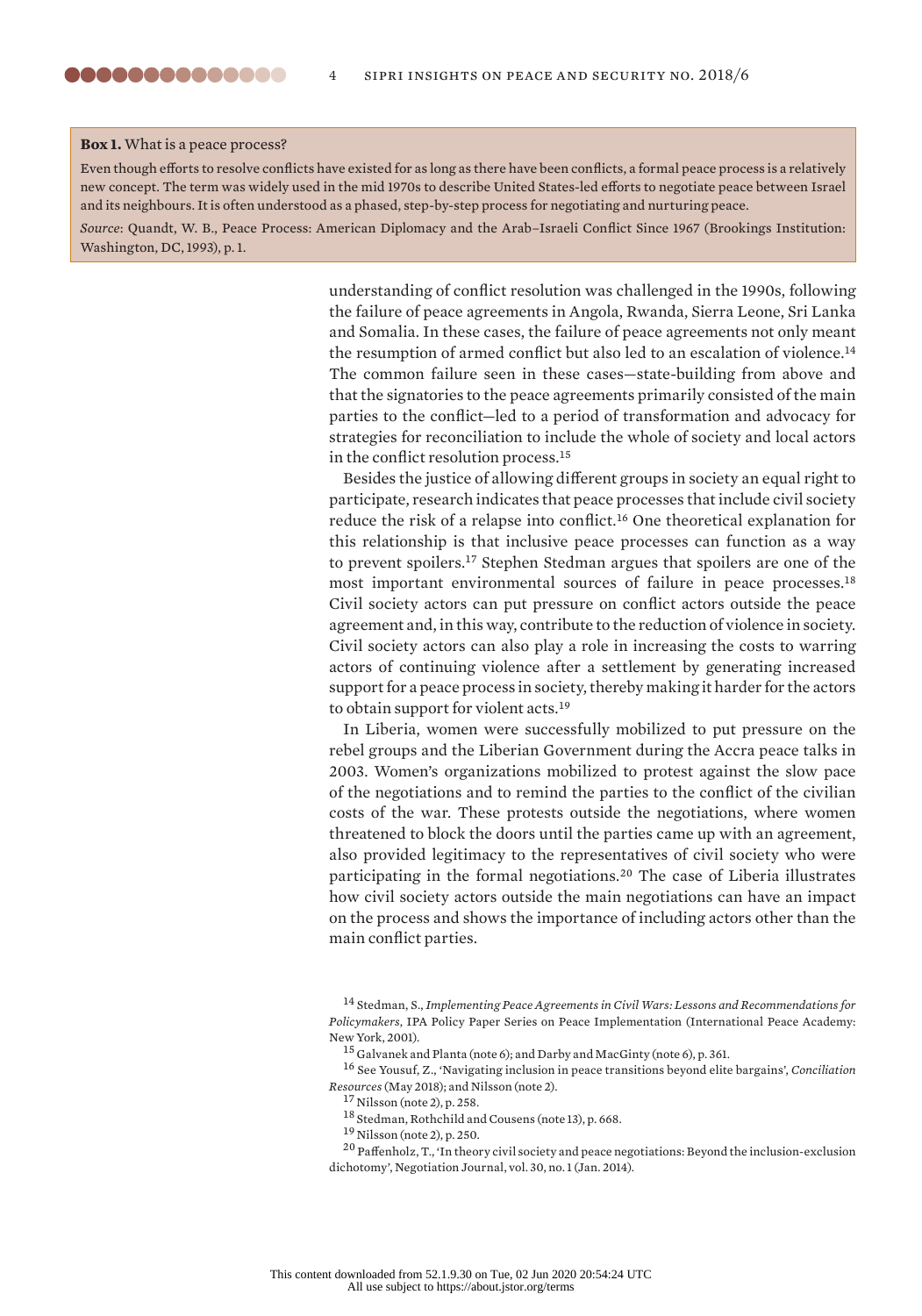

Women are often excluded from peace processes, reflecting the fact that the majority of the actors in conflicts are men and the masculine nature of conflict and peace.<sup>21</sup> Numerous studies have shown that people with different gender identities experience conflict differently. For example, violence and armed conflict exacerbate gender-based violence, particularly the use of sexual violence by armed actors as a strategy of war.<sup>22</sup> For many decades, in an effort to make peace processes more inclusive towards women and other gender minorities, activists from women's and civil society organizations have pushed for increased and meaningful participation in peace processes. They have also promoted gender sensitivity in peace processes that takes account of the societal and cultural factors involved in gender-based exclusion and existing gender relations. Inclusion and gender sensitivity in the context of peace processes emanate from the need to mainstream gender

and transform the root causes of violence, as well as the need for the meaningful inclusion of women in all aspects of peace negotiations, peacekeeping and peacebuilding. The exclusion of a gender perspective works to the detriment of peacebuilding efforts and has serious implications for the type of post-conflict society that emerges and those who

*Excluding a gender perspective is detrimental to peacebuilding efforts and has serious implications for the type of post-conflict society that emerges*

can participate in it.<sup>23</sup> The literature on political settlements also shows that the exclusion of certain groups and gender perspectives results in post-agreement political settlements which are unable to transform the root causes of gendered violence and continue to exclude and marginalize groups with particular gender identities.<sup>24</sup> The positive contributions of women to peacebuilding have been documented extensively by researchers and are far-reaching.<sup>25</sup>

#### **The women, peace and security agenda**

The WPS agenda is regarded by many as the most significant global framework for increasing the role of women in peace and security (see box 2). It has its intellectual foundation in feminist international relations

 $21$  The significant underrepresentation of women is a major focus of this paper. However, this in no way indicates an exclusive focus on women as a gender group or a lack of acknowledgement of other gender identity groups. By 'other gender identity groups', this paper refers to the groups excluded from male-dominated peace processes based on their gender identity, sexual orientation or age, such as boys and young males, and gender and sexual minorities (see also LGBTI groups below).

<sup>22</sup> Strachan, A. L. and Haider, H., *[Gender and Conflict: Topic Guide](http://gsdrc.org/wp-content/uploads/2015/07/gender_conflict.pdf)* (GSDRC: University of Birmingham, 2015), p. 9.

<sup>23</sup> Langlois, L. L., '[Gender perspective in UN Framework for Peace Processes and Transitional](https://academic.oup.com/ijtj/article-abstract/12/1/146/4759192)  [Justice: The need for a clearer and more inclusive notion of gender'](https://academic.oup.com/ijtj/article-abstract/12/1/146/4759192), *International Journal of Transitional Justice*, vol. 12 (2018), p. 157.

<sup>24</sup> Close, S., *Gendered Political Settlements: Examining Peace Transitions in Bougainville, Nepal and Colombia* (Conciliation Resources: London, May 2018); and O'Rourke, C., 'Gendering political settlements: Challenges and opportunities', *Journal of International Development*, vol. 29, no. 5 (2017), pp. 594–612.

<sup>25</sup> See e.g. Charlesworth, H., 'Are women peaceful? Reflections on the role of women in peacebuilding', *Feminist Legal Studies*, vol. 16, no. 3 (2008), pp. 347–61; George, N. and Shepherd, L. J., 'Women, peace and security: Exploring the implementation and integration of UNSCR 1325', *International Political Science Review*, vol. 37, no. 3 (June 2016); Shepherd, L. J., 'Victims of violence or agents of change? Representations of women in UN peacebuilding discourse', *Peacebuilding*, vol. 4, no. 2 (2016), pp. 123–35; and Hudson, N. F., 'UNSCR 1325: The challenges of framing women's rights as a security matter', Norwegian Peacebuilding Resource Centre policy brief (Mar. 2013).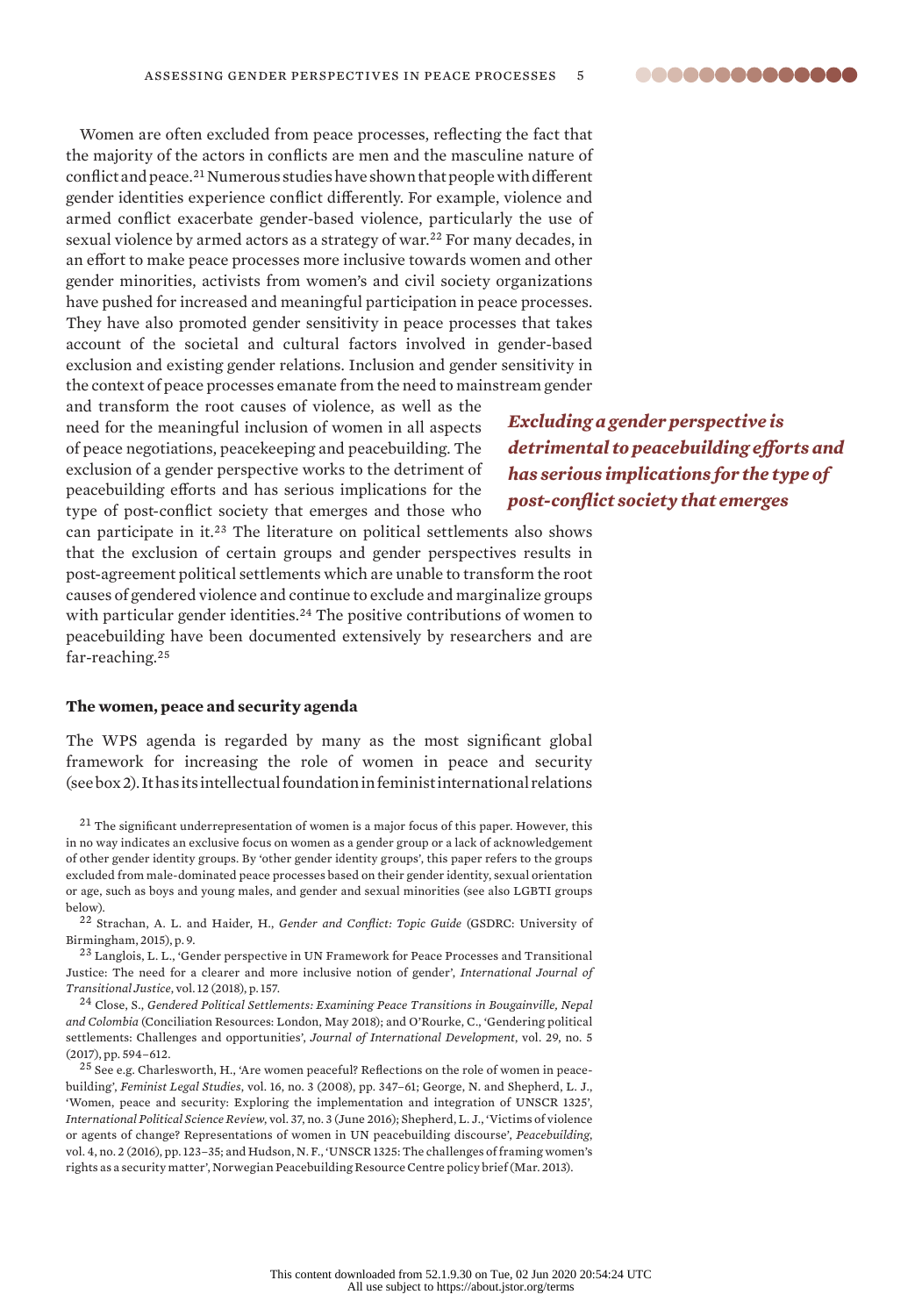# **Box 2.** What is the women, peace and security (WPS) agenda?

,,,,,,,,,,,,,,

The WPS agenda consists of eight United Nations Security Council resolutions. The landmark Resolution 1325 was unanimously adopted in 2000, after a campaign by women's and civil society organizations that pushed for a greater awareness of the links between gender, development and conflict. Resolution 1325 injects a gender perspective into various peace and security forums and mainstreams gender throughout the entire security field. The resolution is often divided into four pillars:

- 1. Participation by women at all levels in peace processes and security policy.
- 2. Protection of women and women's rights during armed conflict and post-conflict.

3. Prevention of the impacts of armed conflict on women.

4. Peacebuilding, also referred to as relief and recovery, where the specific needs and priorities of women and girls are addressed.

*Note*: The eight resolutions are UN Security Council Resolution 1325 (2000), Resolution 1820 (2009), Resolution 1888 (2009), Resolution 1889 (2010), Resolution 1960 (2011), Resolution 2106 (2013), Resolution 2122 (2013) and Resolution 2242 (2015).

*Source*:Pratt, N. and Richter-Devroe, S., 'Critically examining UNSCR 1325 on women, peace and security', *International Feminist Journal of Politics*, vol. 13, no. 4 (2011), pp. 489–503; and Höghammar, T. et al., 'The development of the women, peace and security agenda', *SIPRI Yearbook 2016: Armaments, Disarmament and International Security* (Oxford University Press: Oxford, 2016), pp. 321–22, 328.

> (IR) and critical security studies, and was especially influenced by scholars who challenged the traditional approach to security as male-dominated and state-centric, and highlighted women's exclusion and absence from peace and security forums as a key example.<sup>26</sup>

> Resolution 1325 calls on 'all actors involved, when negotiating and implementing peace agreements, to adopt a gender perspective'.<sup>27</sup> Despite its contribution to heightening awareness of the significance of a gender perspective in the field of peace and security, however, it does not define what a gender perspective is or how it should be applied in the context of a peace process. The non-specific language in the resolution has contributed to the different interpretations of implementation of the resolution. Scholars and women's rights organizations have highlighted how 'adding women' to existing policies is a narrow interpretation of Resolution 1325 that fails to address power relations, masculine norms and the root causes of women's exclusion, as well as the exclusion of gender minorities.<sup>28</sup> According to Kara Lynn Ellerby, instead of adding gender, Resolution 1325 adds women into existing security practices, institutions and policies, through its reference to 'women, peace and security' rather than 'gender, peace and security'.<sup>29</sup> The way that Resolution 1325 has been interpreted in, for example, national action plans has also been problematized as a form of instrumentalization and the language has been criticized for characterizing women as objects who are 'fragile', 'passive', 'potential victims' and consequently 'beneficiaries and

<sup>26</sup> Enloe, C., *Bananas, Beaches and Bases: Making Feminist Sense of International Politics*, revised edn (University of California Press, 2014); and Kronsell, A., 'Gendered practices in institutions of hegemonic masculinity', *International Feminist Journal of Politics*, vol. 7, no. 2 (2005).

<sup>&</sup>lt;sup>27</sup> United Nations Security Council Resolution 1325 of 31 Oct. 2000, para. 8.

<sup>28</sup> Puechguirbal, N., 'Discourse on gender, patriarchy and resolution 1325: A textual analysis of UN documents', *International Peacekeeping*, vol. 17, no. 2 (2010), pp. 172–87; Shepherd, L. J., 'Making war safe for women? National Action Plans and the militarization of the women, peace and security agenda', *International Political Science Review*, vol. 37, no. 3 (2016), p. 252; and Hagen, J. J., 'Queering women, peace and security', *International Affairs*, vol. 92, no. 2 (2016), pp. 313–32.

<sup>29</sup> Ellerby, K., '(EN)gendered security? The complexities of women's inclusion in peace processes', *International Interactions*, vol. 39, no. 4 (Aug. 2013).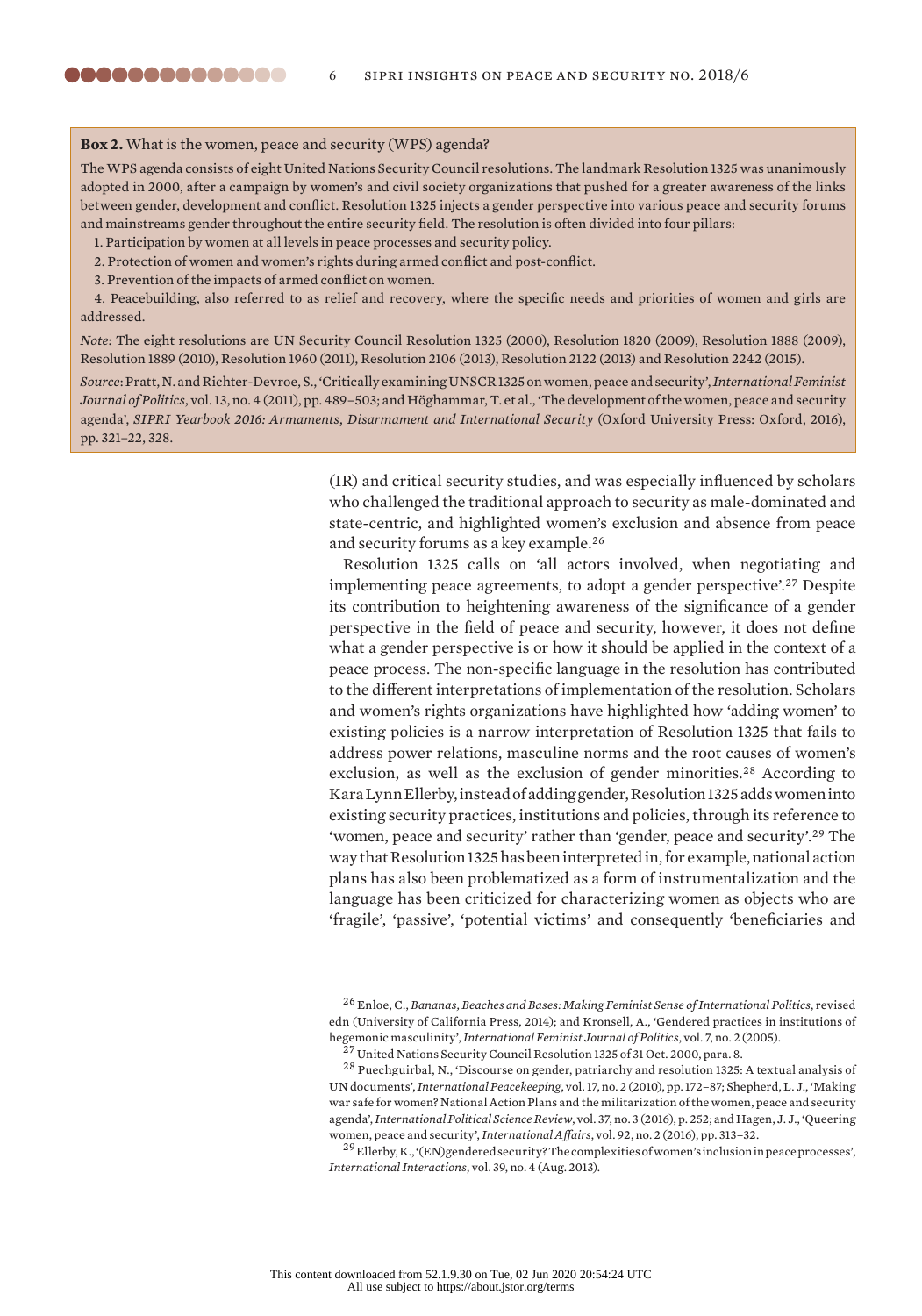recipients of care'.<sup>30</sup> The framing of women as victims has often made the protection pillar the main focus, overshadowing the other three pillars of the WPS agenda (i.e. participation, prevention and peacebuilding, see box 2).<sup>31</sup>

Although the subsequent resolutions have aimed to reinforce the representation of women as actors and agents, structural causes such as gender-based discrimination that inhibit women acting as agents are still rarely challenged in the analytical frameworks of mainstream international organizations.<sup>32</sup> The 'add women and stir' strategy of increasing the

representation of women often leads to women being invited to join peace processes late in the day, without any changes to institutions, discourse or practice. In this sense, the WPS agenda has been criticized by some scholars for maintaining the status quo rather than challenging and transforming the international security agenda.<sup>33</sup>

The critique of how Resolution 1325 has been implemented

underscores the need for a comprehensive understanding of a gender perspective that looks beyond the descriptive representation of women and men, in order to address the differences in the needs of and impacts on, as well as between and within, groups with different gender identities, while also addressing power relations that limit the participation and influence of women, some men and people with other gender identities.<sup>34</sup> A comprehensive understanding of gender would acknowledge that a gender perspective cannot be separated from the overall process since all aspects of a peace agreement are gendered and have gendered implications, including disarmament, demobilization and reintegration (DDR) processes, power sharing, the reform of security sector institutions, and post-conflict recovery and development.<sup>35</sup>

<sup>30</sup> Shepherd, L. J., 'Power and authority in the production of United Nations Security Council Resolution 1325', *International Studies Quarterly*, vol. 52, no. 2 (2008), pp. 383–404; and Shepherd, L. J., 'Sex, security and superhero(in)es: From 1325 to 1820 and beyond', *International Feminist Journal of Politics*, vol. 13, no. 4 (2011), pp. 504–21.

<sup>31</sup> Olsson, L. and Gizelis, T. I., *Gender, Peace and Security: Implementing UN Security Council Resolution 1325* (Routledge: London, 2015), p. 8; and Bjertén-Günther, E., Caparini, M. and Jung, Y., 'Delivering as one: Other multilateral mechanisms for sustaining peace', *SIPRI Yearbook 2017: Armaments, Disarmament and International Security* (Oxford University Press: Oxford, 2017), p. 243.

<sup>32</sup> Shepherd (note 30), 'Sex, security and superhero(in)es: From 1325 to 1820 and beyond', pp. 504–21; and Shepherd, L. J., *Gender, Violence and Security: Discourse as Practice* (Zed Books: London, 2008).

<sup>33</sup> Björkdahl, A. and Selimovic, J. M., 'Translating UNSCR 1325 from the global to the national: Protection, representation and participation in the National Action Plans of Bosnia-Herzegovina and Rwanda', *Conflict, Security and Development*, vol. 15, no. 4 (2015), pp. 311–35; Harrington, C., 'Resolution 1325 and post-cold war feminist politics', *International Feminist Journal of Politics*, vol. 13, no. 4 (2011), pp. 557–75; Skjelsbaek, I., *The Political Psychology of Rape: Bosnia and Herzegovina* (Routledge: London, 2012); Swaine, A., 'Assessing the potential of National Action Plans to advance implementation of United Nations Security Council Resolution 1325', *Yearbook of International Humanitarian Law*, vol. 12 (2009), pp. 403–33; and Hudson, H., 'A double-edged sword of peace?', *International Peacekeeping*, vol. 19, no. 4 (2012), pp. 443–60.

 $34$  Some researchers have also criticized the resolution for reproducing a binary understanding of gender that fails to account for individuals who fall outside the heteronormative construction of who qualifies as 'women'. See e.g. Hagen (note 28).

 $^{35}\mathrm{An}$  extensive body of literature has documented how war and conflict are highly gendered. See e.g. Kovitz, M., 'The roots of military masculinity', ed. P. Higate, *Military Masculinities: Identity and the State* (Westport, CT: Praeger, 2013), pp. 1–14; and Kronsell, A. and Svedberd, E., *Making Gender, Making War: Violence, Military and Peacekeeping Practices* (Routledge: London, Sep. 2011).

*The WPS agenda has been criticized for maintaining the status quo rather than challenging and transforming the international security agenda*

8868888888888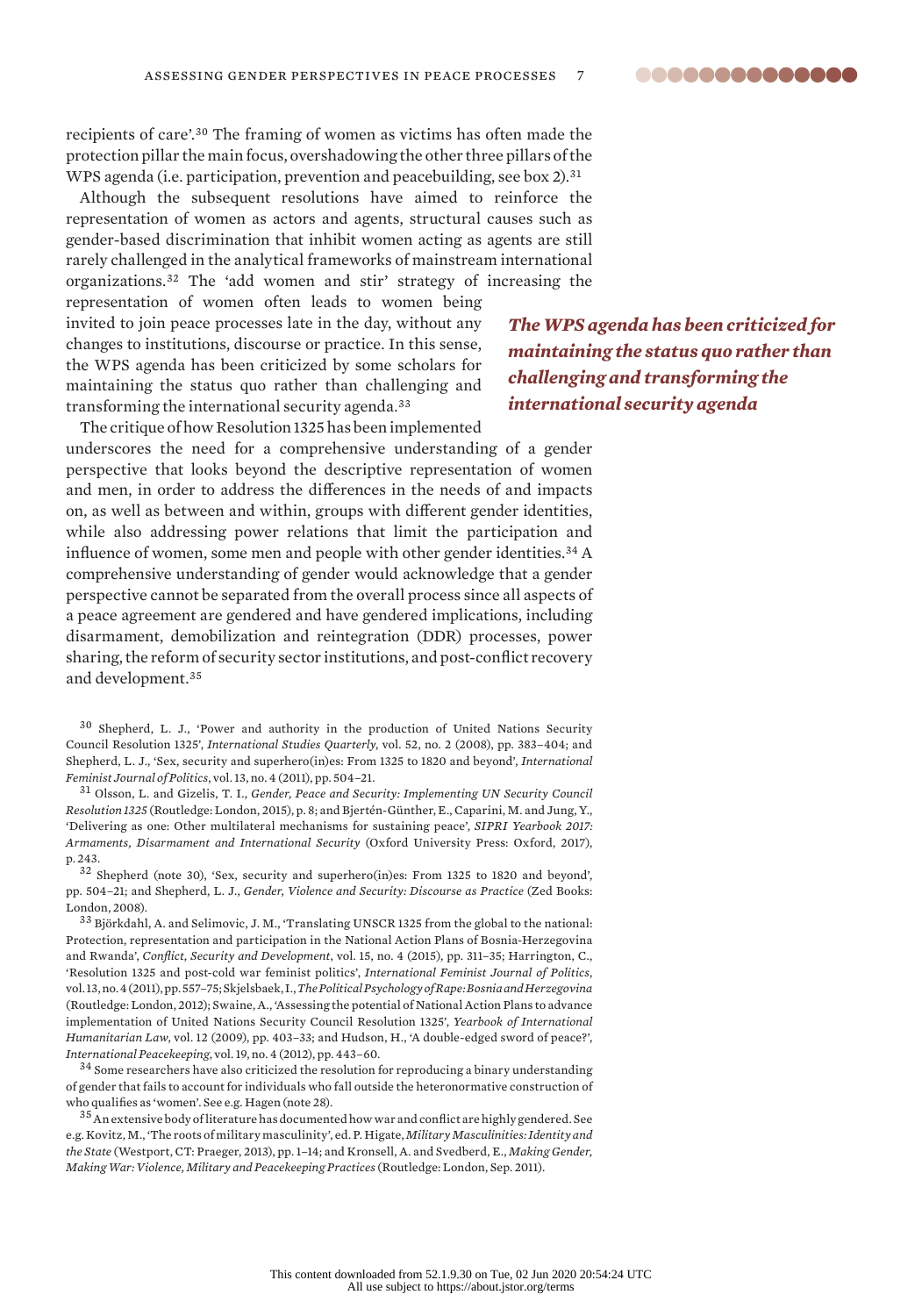#### **Box 3.** What is a gender perspective?

,,,,,,,,,,,,,,

A gender perspective means taking gender-based differences into account when looking at any social phenomenon, policy or process. It focuses particularly on gender-based differences in status and power, and considers how discrimination can shape the immediate needs and long-term interests of diverse groups of gender identities. Applying a gender perspective to policy is a strategy for making each gender's concerns and experiences an integral dimension of the design, implementation, monitoring and evaluation of policies and programmes so that all genders benefit equally and gender-based inequality is not perpetuated. This definition illustrates that a gender perspective is not only focused on the protection of women but treats power relations between and within genders as relational and dynamic.

*Source*: European Institute for Gender Equality, 'Gender' and 'Gender equality', [Glossary and thesaurus.](http://eige.europa.eu/rdc/thesaurus)

# III. Assessing gender perspectives in peace processes

### **What is a gender perspective in a peace process?**

The feminist IR literature describes how the state, nation and citizenship have been constructed as male. Gender neutrality is premised on a masculine approach to policies and gender-neutral language is widely used in policies and laws as well as in peace agreements.<sup>36</sup> It is a common misunderstanding that peace agreements which use 'gender-neutral language' will therefore have gender-neutral effects. However, peace agreements like other policies and laws often have differential impacts on different groups in society. A peace agreement that is perceived as 'gender neutral' can nonetheless be shown to be discriminatory against women and other excluded gender groups.37 This highlights the fact that there is no such thing as a genderneutral peace agreement. A gender perspective that leads to a more gendersensitive peace—and a more inclusive peace more broadly—starts with an understanding that policies, processes and peace agreements are gendered (see box 3).

This paper conceptualizes a gender perspective in peace processes by building on the definition first outlined by Christine Bell.<sup>38</sup> Bell's definition of a gender perspective in peace processes and peace agreements takes a fourfold approach to the different levels and phases of a peace process where a gender perspective can or should be adopted. Although the original definition by Bell describes the approach using binary language on gender, this paper broadens the perspective by widening the binary understanding and including the participation and needs of people with non-binary gender identities.<sup>39</sup>

First, the inclusion of women and marginalized groups and their increased meaningful participation in peace processes are central to a gender perspective. The participation of women and other groups that have been marginalized based on their gender identities should be ensured in processes that lead to peace agreements and also addressed in the peace agreement to ensure their participation in transitional and post-

<sup>&</sup>lt;sup>36</sup> Bell, C., *Text and Context: Evaluating Peace Agreements for their Gender Perspective* (Political Settlements Research Programme: University of Edinburgh, 2015); and Nderoitu, A. and O'Neill, J., *[7 Myths Standing in the Way of Women's Inclusion](http://www.inclusivesecurity.org/wp-content/uploads/2017/08/Seven-Myths.pdf)* (Inclusive Security, 2013).

<sup>37</sup> Nderoitu and O'Neill (note 36).

<sup>38</sup> Bell (note 36).

<sup>39</sup> E.g. Bell defines the first and second dimensions as: (*a*) including women in the processes; and (*b*) addressing women's needs and demands.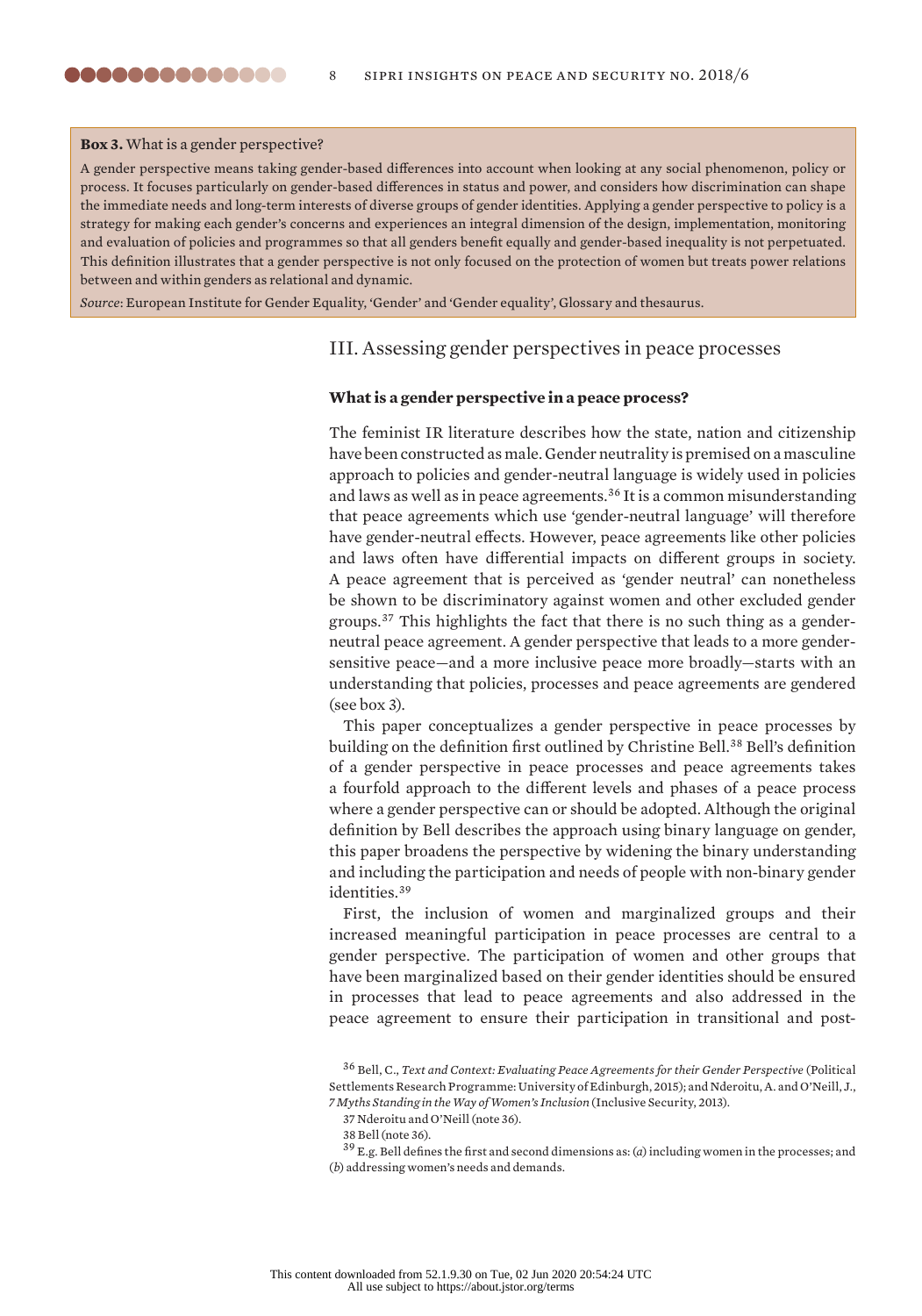

negotiation processes.<sup>40</sup> In addition to participation in peace processes and negotiations, gender-balanced representation and involvement in the wider meaning of transitional processes, including post-negotiation processes, is required. Peace agreements need to include consideration of women and groups with other gender identities as decision makers in government and leadership roles, as well as their presence in the implementation of the peace agreement at all levels of society. However, this point must

be addressed with due consideration for the intersectional nature of social identities. Intersectionality is defined as 'the critical insight that race, class, gender, sexuality, ethnicity, nation, ability and age operate not as unitary, mutually exclusive entities, but as reciprocally constructing phenomena that in turn shape complex social inequalities'.<sup>41</sup>

*It is a common misunderstanding that peace agreements which use 'genderneutral language' will have genderneutral effects*

It reflects the relationships between social identities and power relations and reveals the influence of people's multiple social identities on their beliefs and experiences of a society. There is a need to understand diversity within women's representation in order to appreciate the needs and interests of different groups of women.

Second, a gender perspective should explicitly address the differences in needs and demands between and within genders in the text of peace agreements and subsequent implementation processes. Resolution 1325 states that women and men often have different experiences of conflict and different positions.<sup>42</sup> Different needs must therefore be specifically addressed in order to ensure that gender-based inequality is not perpetuated. This dimension is linked to the protection pillar of Resolution 1325, which highlights the protection of women and women's rights during armed conflict and in post-conflict situations. This is arguably the most common form of inclusion in existing peace agreements. In addition, it is also linked to the prevention pillar, which addresses the root causes of violence and discrimination. Acknowledging the different needs within and among different genders could contribute proactively to reshaping gender power relations in a transitional process, as well as power relations more broadly.<sup>43</sup>

Third, the adoption of a gender mainstreaming approach throughout the language of a peace agreement is required and an evaluation of how the

 $40$  A common argument for inclusion in the existing literature is that women and men bring different perspectives to the negotiation table and women's participation is important to ensure that 'women's perspectives' are addressed. Other scholars argue that it is important to include women whatever their perspective since women are diverse and have different views. This perspective acknowledges that including women in the process will not necessarily contribute to a gender perspective being addressed.

<sup>41</sup> Collins, H. P., 'Intersectionality's definitional dilemmas', *Annual Review of Sociology*, vol. 41 (2015); Cho, S., Crenshaw, K. W. and McCall, L., 'Toward a field of intersectionality studies: Theory, applications and praxis', *Signs*, vol. 38, no. 4 (Summer 2013), pp. 785–810; and '[Intersectionality: Theorizing power, empowering theory](http://signsjournal.org/intersectionality-theorizing-power-empowering-theory-summer-2013-vol-38-no-4/)', *Signs*, Blog post, 6 May 2013.

<sup>42</sup> United Nations Security Council Resolution 1325 of 31 Oct. 2000, para. 8, 'Calls upon all actors involved, when negotiating and implementing peace agreements, to adopt a gender perspective, including, inter alia: (*a*) The special needs of women and girls during repatriation and resettlement and for rehabilitation, reintegration and post-conflict reconstruction, (*b*) Measures that support local women's peace initiatives and indigenous processes for conflict resolution, and that involve women in all of the implementation mechanisms of the peace agreements, (*c*) Measures that ensure the protection of and respect for human rights of women and girls, particularly as they relate to the constitution, the electoral system, the police and the judiciary'.

 $43$  Bell (note 36), p. 8.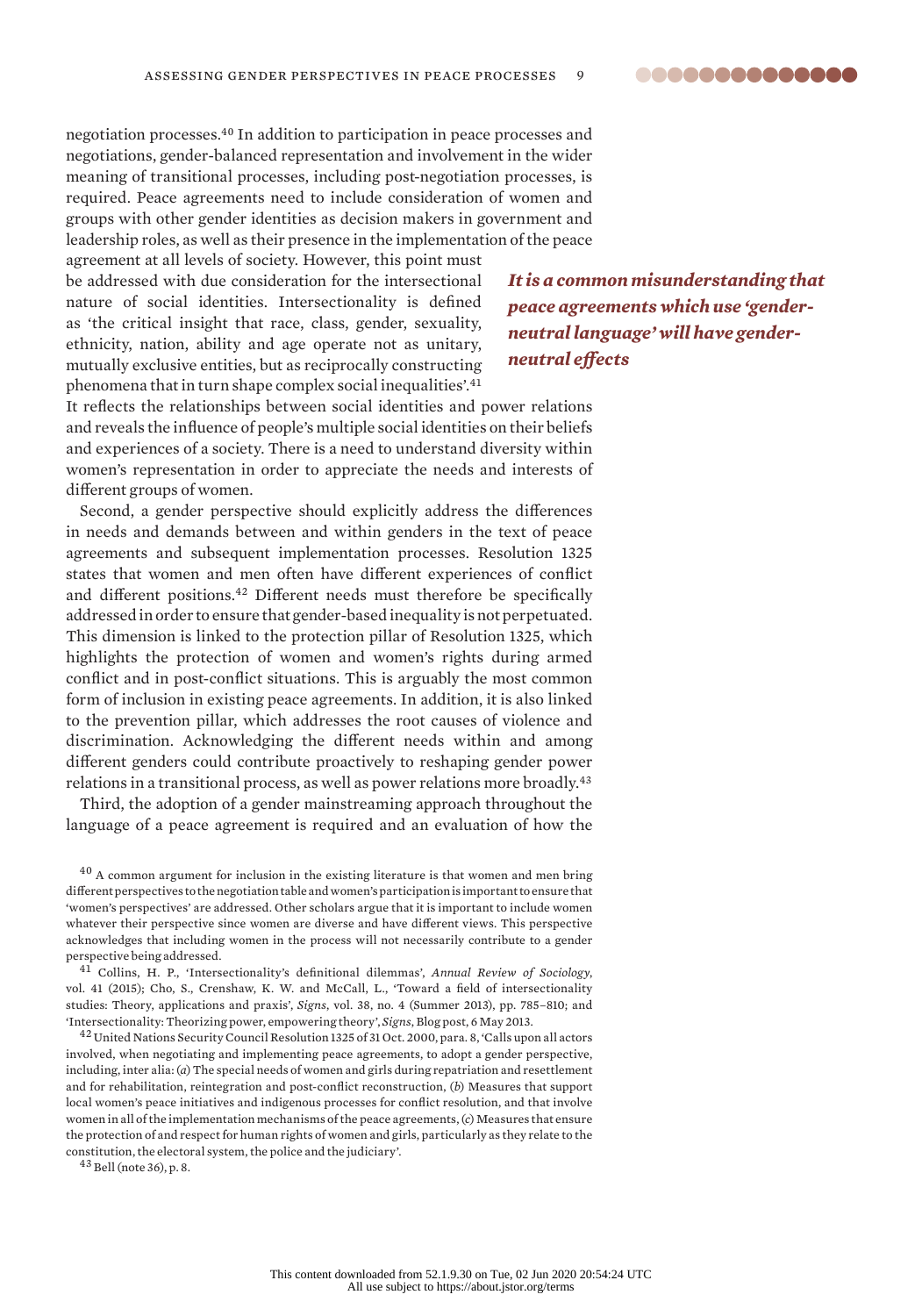,,,,,,,,,,,,,,



**Figure 1.** Four dimensions of a gender perspective and their relevant indicators

*Source*: Authors' own figure.

different provisions of a peace agreement address the gendered impacts of it. Based on the notion that peace agreements are by no means gender neutral, this dimension requires a more holistic approach to peace agreements that looks beyond gender-sensitive language.<sup>44</sup> It considers how different genders are differentially affected by the provisions of peace agreements that might be described in gender-neutral terms, such as how socio-economic rights are addressed, how the agreement deals with refugees and displacement, and the choice of electoral system.<sup>45</sup>

Fourth, a gender perspective requires an understanding of the power relations between genders, as well as consideration of power dynamics more broadly, and how these gendered power relations relate to the existing conflict. It acknowledges that power imbalances between genders are deeply embedded in society and a root cause of gender-based violence. It requires a multidimensional understanding of conflict based on the relationship between the parties to the conflict and gender, which results in, for example, the overrepresentation of men in political settings and hence elite dominance in the public sector, compared with women's more visible participation in non-elite social movements such as women's movements.<sup>46</sup> A gender perspective is a tool for analysing power structures—both formal and informal—in a broader sense, such as power relations among male, female and other genders, as well as elite or non-elite and domestic or international actors.<sup>47</sup> This profound perspective tackles more fundamental questions about how peace processes are defined and understood, and how to reshape

<sup>46</sup> O'Rourke, C., 'Gendering political settlements: Challenges and opportunities', *Journal of International Development*, vol. 29, no. 5 (2017), pp. 594–612.

 $47$  Bell (note 36), pp. 8–9.

<sup>44</sup> Nderoitu and O'Neill (note 36).

<sup>45</sup> Bell (note 36), p. 8.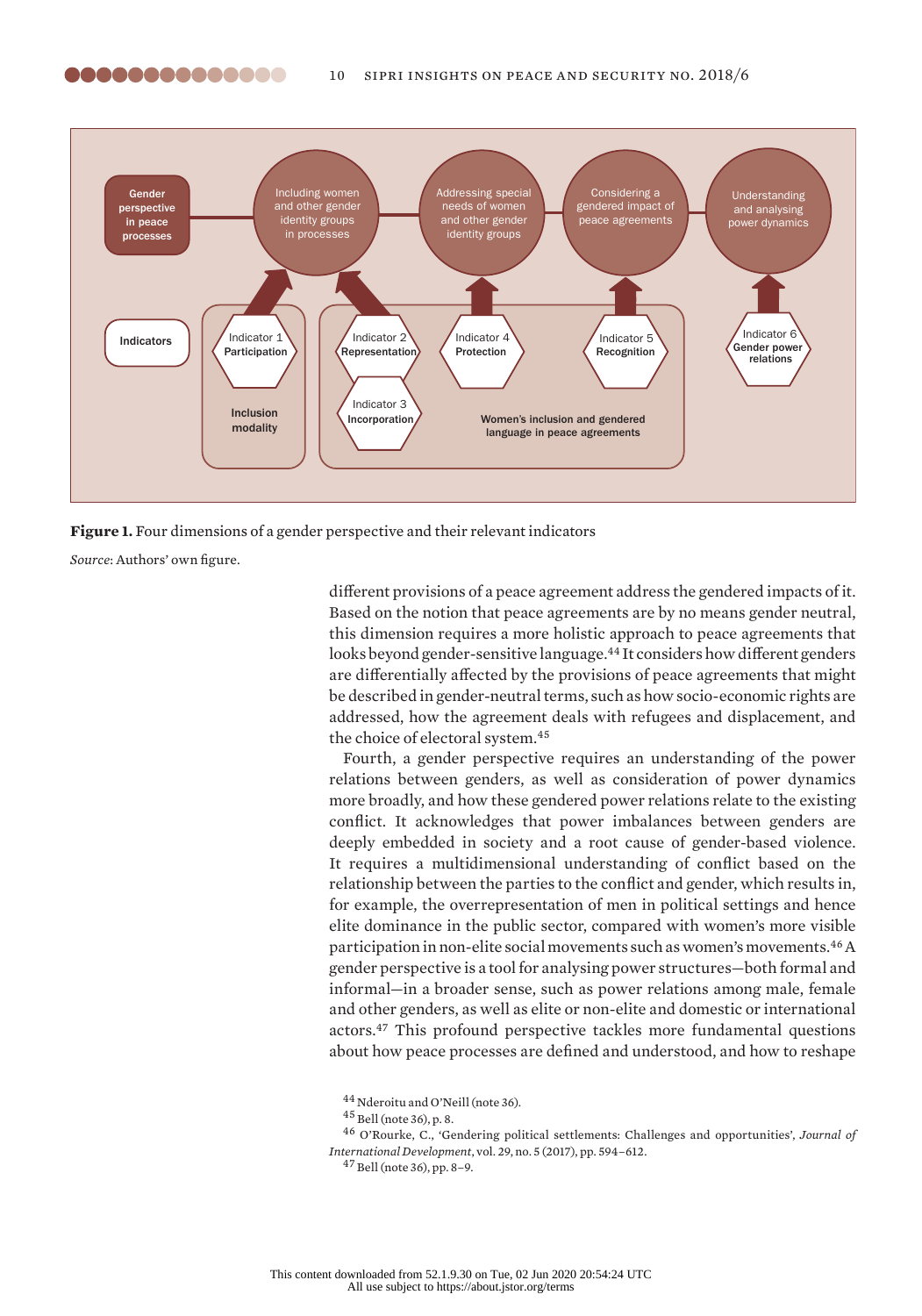..............

the negotiation table to make peace processes more inclusive.<sup>48</sup> Furthermore, as Catherine O'Rourke claims, any assessment of power relations requires an investigation of elite interactions with other elites, as well as with different constituencies within the state, and how these relationships can bring about positive change.<sup>49</sup>

As defined above, a gender perspective in peace processes can be applied to four dimensions that address different levels and phases of a peace process. This paper does not aim to create a hierarchy of the qualities of the four dimensions but instead argues that a gender perspective should be approached in a holistic way.<sup>50</sup> According to the definition, a gender perspective in peace processes requires: (*a*) the inclusion of women and all other gender identity groups in peace processes (during negotiations and transitional processes), (*b*) the special needs of women and other gender identity groups to be addressed, (*c*) consideration of the gendered impacts of peace agreements, and (*d*) an understanding and analysis of power dynamics.

#### **A framework for assessing gender perspectives in peace processes**

In order to analyse how a gender perspective has been applied to peace processes, this paper suggests a simple framework that is in line with the definition of a gender perspective in peace processes outlined above. Although a peace process may encompass a broader time frame that covers the post-conflict phase, this framework is limited, first, to the process of reaching a peace agreement, including the peace negotiation process, and, second, to the content of the final peace agreement that sets the agenda on how peace will be implemented. This focus makes it easier to evaluate gendered participation in the process of reaching the agreement and the written results of the negotiation process, but does not take account of the implementation of the peace agreement in the transitional period, which would require a longer time frame and a broader scope of analysis. In order to operationalize the definition built on Bell's approach, the analytical framework was developed based on previous research on women's inclusion in peace processes and gendered language in peace agreements (see figure 1).

For each dimension of a gender perspective, the framework sets out specific indicators based on the work of Thania Paffenholz and Ellerby. Paffenholz outlines seven modalities of inclusion that broaden participation in practice: (*a*) direct representation at the negotiation table, (*b*) observer status, (*c*) consultations, (*d*) inclusive commissions, (*e*) high-level problem-solving workshops, (*f*) public decision making, and (*g*) mass action (see annex A).<sup>51</sup>

 $^{48}$  This was discussed at the Stockholm Forum on Peace and Development, 2018, in the session 'Beyond lip-service: Bringing a gender perspective to the negotiating table'. See *Conference Report: 2018 Stockholm Forum on Peace and Development* (SIPRI: Stockholm, forthcoming).

<sup>49</sup> O'Rourke (note 46), pp. 594–612.

<sup>50</sup> Even if women are represented at the peace table, previous research indicates that their representation does not necessarily lead to advocacy of women's rights at the negotiating table or gender-sensitive language in the final peace agreement. This was evident e.g. from the El Salvador peace process. Bell also emphasizes that even if a peace agreement has applied a gender perspective, it cannot be acknowledged as having fully adopted a gender perspective if women were not involved in formulating its provisions.

<sup>51</sup> Paffenholz, T., *Preventing Violence through Inclusion: from Building Political Momentum to Sustaining Peace* (Inclusive Peace & Transition Initiative: Geneva, 2017); and Paffenholz, T. et al., *Making Women Count, Not Just Counting Women: Assessing Women's Inclusion and Influence on*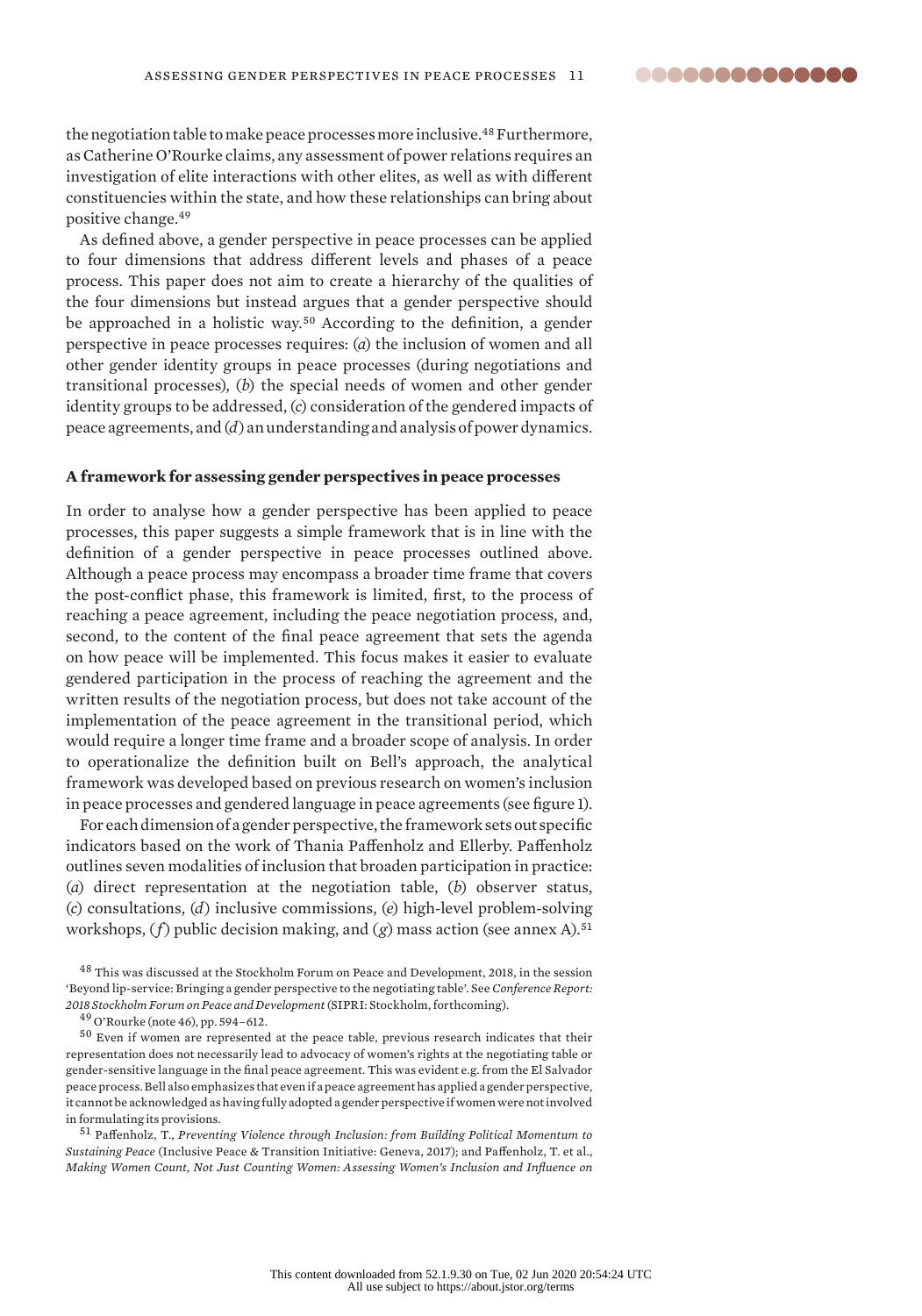Paffenholz explains that the modalities are not mutually exclusive but can take place either in parallel or sequentially.<sup>52</sup> The framework also draws on Ellerby's four categories of women's inclusion and gendered language in peace agreements: (*a*) representation, which looks at women as decision makers in formal bodies of government, leadership and peacebuilding committees, (*b*) incorporation, which examines women's inclusion in bureaucracy and peacebuilding bodies that aim for gender balance at all levels, (*c*) protection, which focuses on direct violence, such as physical harm and sex-based discrimination, as well as the safety and rights of women, and (*d*) recognition, which focuses on a gender perspective and the policy requirements for development.<sup>53</sup>

The four dimensions of a gender perspective proposed above can be linked with six indicators, in part drawn from the work of Paffenholz and Ellerby (see figure 1). These linkages are based on relevance by considering the content and phases of peace processes. The six indicators can be used to break down the conceptual language of the four dimensions into practical measures.<sup>54</sup>

Indicator 1, participation, evaluates how women and other gender identity groups have been included in a peace process. The framework incorporates the modalities of inclusion as an analytical tool.<sup>55</sup>

Indicator 2, representation, assesses how the participation of women and other gender identity groups in decision-making bodies has been addressed in the content of the final peace agreements.

Indicator 3, incorporation, assesses how women's and other gender identity groups' inclusion in the bureaucracy and peacebuilding bodies has been addressed in the content of the final peace agreements.

Indicator 4, protection, addresses whether, and if so how, women's and gender minorities' special needs are operationalized by focusing on equality and the safety of women and marginalized groups. However, since special needs can eventually be incorporated into conflict prevention, which addresses the root causes of violence and discrimination, the prevention element is also taken into account by this indicator.

Indicator 5, recognition, is used to assess the gendered impact of a peace agreement, or more specifically the ways in which laws and policies reflect gender- and/or women-centred language.

Lastly, indicator 6, gender power relations, operationalizes the analysis of power dynamics using a discourse analysis of the peace agreement to assess whether it includes language that addresses gender power relations, such as patriarchy, structural power imbalances or discrimination against

<sup>52</sup> Paffenholz, *Preventing Violence Through Inclusion* (note 51); and Paffenholz, T., *Broadening Participation in Peace Processes: Dilemmas and Options for Mediators* (Centre for Humanitarian Dialogue: Geneva, June 2014), pp. 13–21.

<sup>53</sup> For more information see Ellerby, K., '(En)gendered security? The complexities of women's inclusion in peace processes', *International Interactions*, vol. 39, no. 4 (2013).

<sup>54</sup> The framework has limitations for assessing different levels of fulfilment of the indicators. E.g. the framework must be further developed for it to be able to assess or measure whether women's needs have been addressed once or ten times.

<sup>55</sup> In this paper, the six indicators are indicated in bold. Other core concepts, such as the types of participation identified by Paffenholz, are italicized.

*Peace Negotiations* (Inclusive Peace & Transition Initiative: Graduate Institute of International and Development Studies and UN Women, Geneva, 2016).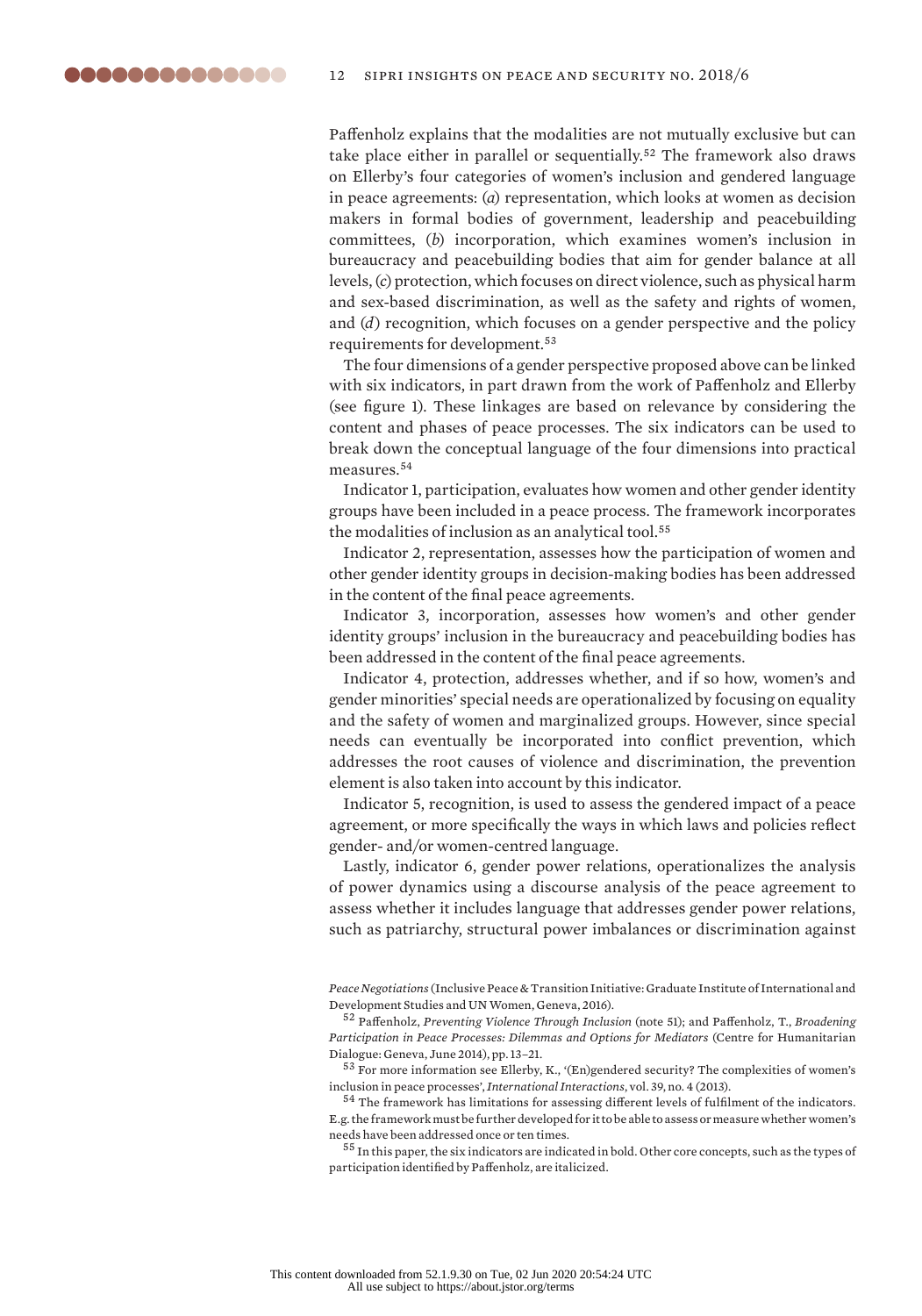

women and other gender minorities.<sup>56</sup> This point seeks to move beyond a narrow understanding of security to the structures and cultures that cause or perpetuate armed conflict, thereby emphasizing the need for more comprehensive and inclusive conflict prevention strategies.

The framework uses these indicators to assess not just how many women have participated in a peace process, but also different aspects of women's and other gender identity groups' inclusion in peace processes, as well as

gender sensitivity in peace agreements. It looks at the ways in which women and other marginalized gender identity groups have participated; to what extent the groups' inclusion in post-agreement mechanisms—both decisionmaking and peacebuilding bodies—has been ensured in peace agreements; and whether, and if so how, equal rights and the safety of women and gender minorities as well as

*These processes received global attention due to their gendered language in the peace agreements and the substantial participation of women*

gender power relations are addressed in peace agreements. This analytical framework was then applied to two peace processes known for being gender inclusive: the Colombian peace process and the Mindanao peace process in the Philippines. The results are exemplified by categorizing them using the four dimensions of a gender perspective in peace processes.<sup>57</sup>

# IV. Unpacking gender perspectives in the cases of Colombia and Mindanao

#### **Background to the peace processes in Colombia and Mindanao**

Two recent peace processes, one in Colombia and the other in Mindanao, both addressed intra-state conflicts between governments and non-state armed groups. These two processes received global attention due to the use of gendered language in their peace agreements and, in comparison with other peace processes, the substantial participation of women.

#### *Colombia*

The Final Agreement to End the Armed Conflict and Build a Stable and Lasting Peace was signed on 26 August 2012. Over half a century of armed conflict between the Government of Colombia and the Revolutionary Armed Forces of Colombia–People's Army (Fuerzas Armadas Revolucionarias de Colombia-Ejército del Pueblo, FARC-EP) left in its wake a death toll of 220 000 people, 80 per cent of whom were civilians.<sup>58</sup> The end of the first round of informal talks between both parties resulted in a six-point agenda

 $^{56}\rm{Address}$  ing power structures and gender relations is understood as a way to create fundamental changes in gender equality, but the frameworks or tools for analysing these relationships in the context of peace processes are limited. The authors acknowledge the absence of a multidimensional analysis of conflicts and peace negotiations in this paper's analysis as a limitation. It does not fully address whether or how power structures are reflected in peace processes, or whether or how the design of a peace process reproduces unequal power structures. For more detail see O'Rourke, C., 'Gendering political settlements: challenges and opportunities', *Journal of International Development*, vol. 29, no. 5 (2017), pp. 594–612.

 $^{57}$  For the result of the textual analysis of the comprehensive peace agreements, refer to the text [analysis charts on the Colombian peace agreement and the Mindanao peace agreements.](https://www.sipri.org/sites/default/files/2018-11/sipriinsight1806-charts.pdf)

<sup>58</sup> Bouvier, V. M., *Gender and the Role of Women in Colombia's Peace Process*, UN Women Background Paper (UN Women: New York, 2016), p. 4.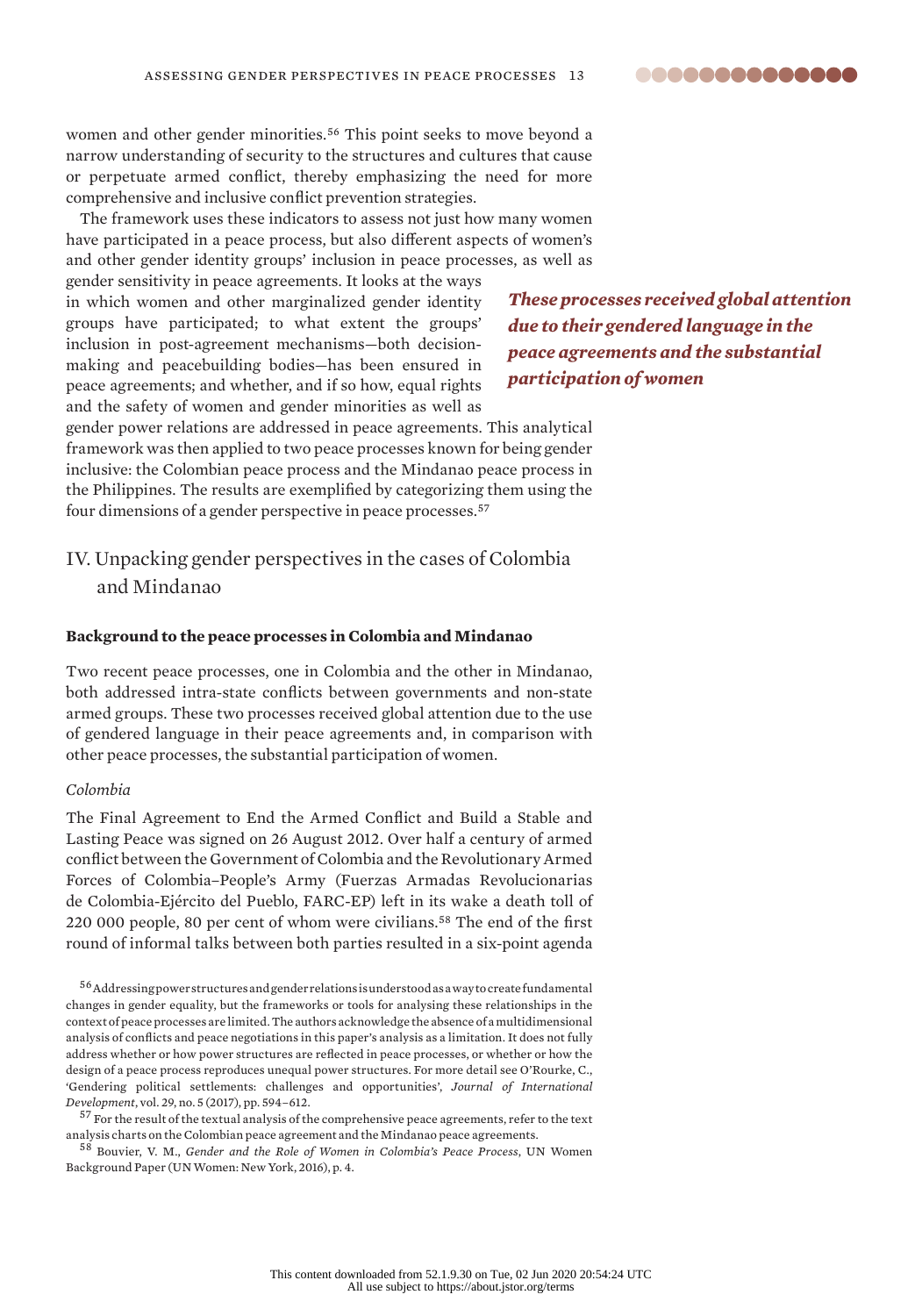covering the six major disputes between both actors: (*a*) comprehensive rural reform, (*b*) political participation, (*c*) an end to the conflict (a ceasefire and cessation of hostilities), (*d*) a solution to the problem of illicit drugs, (*e*) an agreement regarding the victims of the conflict, and (*f*) implementation and verification mechanisms.<sup>59</sup>

In a plebiscite on 2 October 2016, a majority 'No' decision rejected ratification of the Final Agreement. However, the Constitutional Court indicated that President Juan Manuel Santos retained discretionary power, in order to maintain public order, to negotiate with illegal armed actors to achieve peace. Amendments were adopted and a new agreement reached, as a result of which a revised Final Agreement was signed between both parties on 24 November 2016. This revised Final Agreement retained all of the accords from the rejected agreement listed above.

The gender perspective that was mainstreamed throughout the six points in the original final peace agreement made reference to the rights of lesbian, gay, bisexual, transgender and intersex (LGBTI) groups.<sup>60</sup> There were also elements of an ethnic and a territorial focus. This made the Colombian agreement one of the most innovative and inclusive peace agreements ever written.<sup>61</sup> The agreement also emphasized women's decisive role and their equal standing in Colombian society. After the agreement was rejected by a narrow margin, however, changes to the language on gender mainstreaming and sexual orientation were among the enforced revisions.

The large number of references to gender and women in the original peace agreement were a result of the participation mechanisms that feminists built in and strengthened in coordination with the women's movement in

*Reference to the rights of LGBTI groups made the Colombian agreement one of the most innovative and inclusive peace agreements ever written*

Colombia at the local level and the international commitments on gender equality that the Colombian Government had recognized.<sup>62</sup> This level of organization forced the government to acknowledge the importance of women's influence in promoting a gender perspective. As a result, a majority of the references remained in the revised final agreement. Overall, the results of this peace process were possible due to the high

level of participation by diverse groups of women as delegates around the negotiation table or alternates to the main negotiators, and in supporting mechanisms to the negotiation process.<sup>63</sup>

<sup>59</sup> '[Summary of Colombia's Agreement to End Conflict and Build Peace'](http://www.altocomisionadoparalapaz.gov.co/herramientas/Documents/summary-of-colombias-peace-agreement.pdf), *Presidencia de la República*, pp. 5–33.

 $60$  LGBTI is an umbrella term that is often used to refer to the community as a whole. It is also common to add A to refer to asexual and/or Q for queer or simply to add plus, as in LGBT+, as an umbrella term for different gender and sexual minorities. Marinucci, M., *Feminism is Queer: The Intimate Connection between Queer and Feminist Theory* (Zed Books: London, 2016); see also Lesbian, Gay, Bisexual, Transgender, Queer, Intersex, Asexual Resource Center, [Glossary,](https://lgbtqia.ucdavis.edu/educated/glossary.html) [n.d.].

<sup>61</sup> *[Informe Sobre el Estado Efectivo de Implementación del Acuerdo de Paz en Colombia](https://kroc.nd.edu/assets/257593/informe_kroc.pdf)* [Report on the effective implementation of the peace agreement in Colombia] (Kroc Institute for International Peace Studies: University of Notre Dame, 2017), pp. 12–13 (in Spanish).

<sup>62</sup> González, N. and Osorio, M., 'Negotiating from the margins: The political participation of women in the Colombian peace processes (1982–2016)', *Documentos Dejusticia* 29 (Dec. 2016), p. 66.

 $^{63}$  At the negotiation tables, there were 3 women negotiators, as opposed to 17 men; 2 women alternates, as opposed to 8 men; and 25 supporting tables comprising women, as opposed to 13 with men. See González and Osorio (note 61).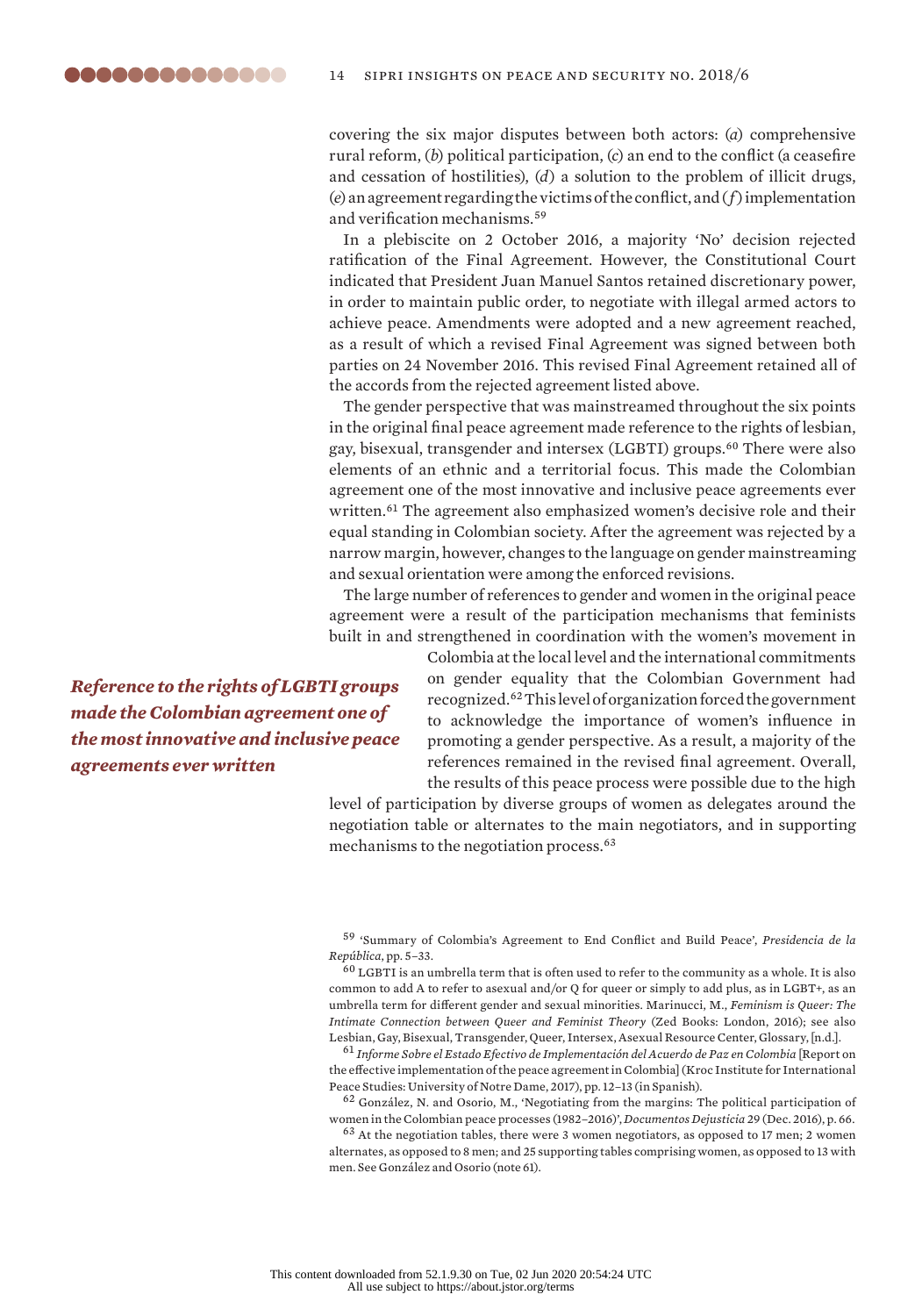**00000000000000** 

### *Mindanao*

Since 1972, the indigenous Muslim population, the Moro, and the Government of the Philippines have been engaged in armed conflict in Mindanao, an island in the southern Philippines. In 1976, the Tripoli Agreement was signed after a peace negotiation between the Moro National Liberation Front (MNLF) and the Government of the Philippines, which granted a degree of autonomy to the Moro. This is regarded as an important reference point for future

peace processes even though, due to the limited level of autonomy it granted, it led to the creation of the Moro Islamic Liberation Front (MILF) in 1984. In 1996, a final agreement on the implementation of the 1976 Tripoli Agreement was signed between the Government of the Philippines and the MNLF. However, the MILF continued its armed resistance.

*The Mindanao agreement stands out due to its gender focus, consultation mechanisms, and a female chief negotiator*

The negotiation process between the Government of the Philippines and the MILF remained active until 2000, resulting in a number of agreements. After years at the diplomatic stage of peace talks, a mutually acceptable agreement was achieved and the government and the MILF signed the Comprehensive Agreement on the Bangsamoro (CAB) on 27 March 2014.<sup>64</sup>

According to Gene Carolan, 'The root causes of the Mindanao conflict pertain to successive administrative policies of ethnic marginalization of the predominantly Muslim Moro people of the southernmost Philippines [the Autonomous Region in Muslim Mindanao (ARMM)] from the Christian-Filipino mainstream of Philippine society'.<sup>65</sup> The enduring nature of the conflict emphasized the intractability of the problems that the government and the MILF sought to address in the agreement: geography and geopolitics, deep-seated identity-related grievances, territorial and property rights, poverty and the denial of basic human needs, predatory warlords and weak governance mechanisms.<sup>66</sup> In terms of the application of a gender perspective, the agreement stood out for several reasons: (*a*) its concrete and specific development plan with a gender focus and an independent revenue stream to fund it, (*b*) consultation mechanisms to enable women to address specific grievances, and (*c*) the participation of women in decision-making bodies, including Miriam Coronel-Ferrer, the first and only female chief negotiator in history to sign a peace accord.

The CAB incorporates all the agreements signed between the government and the MILF since 1997. To enhance the relevance of the discussion on gender inclusive processes, which was accelerated after the adoption of Resolution 1325 in 2000, and to be in line with the CAB, which incorporated the Framework Agreement on the Bangsamoro (FAB) signed in January 2013 as well its four annexes, this study analysed the CAB and all of its attached

<sup>64</sup> For more detailed information on the process, see Bell, C. and Utley, V., 'Chronology of Mindanao Peace Agreements', Briefing Paper no. 2, Political Settlements Research Programme, 2015.

<sup>65</sup> Carolan, G., 'Solving the Moro problem: Legalizing the Bangsamoro peace process', *Journal of Aggression, Conflict and Peace Research*, vol. 8, no. 3 (2016), p. 215.

<sup>66</sup> Hernandez, A., 'Managing intractable identity conflicts: a concert of measures in the Southern Philippines', ed. A Hernandez, *Nation-building and Identity Conflicts: Facilitating the Mediation Process in Southern Philippines* (Springer VS: Wiesbaden, 2014), pp. 149–85.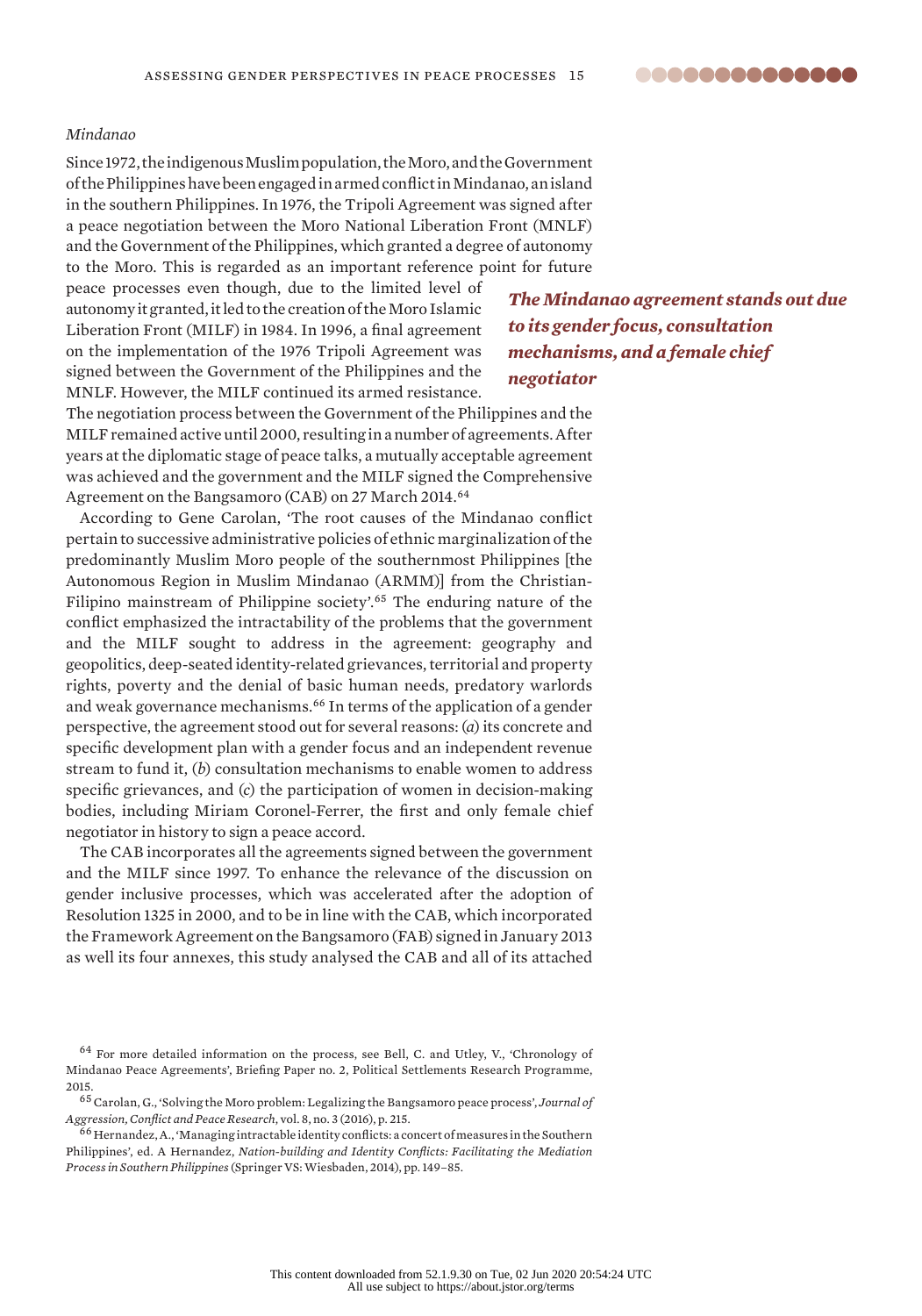documents.<sup>67</sup> The FAB and its four annexes and one addendum constitute the following.

1. The Framework Agreement on the Bangsamoro initialled on 12 October 2012 in Kuala Lumpur, Malaysia and signed on 15 October 2012 in Manila, Philippines.

2. The Annex on Transitional Arrangements and Modalities, signed on 27 February 2013 in Kuala Lumpur, Malaysia.

3. The Annex on Revenue Generation and Wealth Sharing, signed on 13 July 2013 in Kuala Lumpur, Malaysia.

4. The Annex on Power Sharing, signed on 8 December 2013 in Kuala Lumpur, Malaysia.

5. The Annex on Normalization, signed on 25 January 2014 in Kuala Lumpur, Malaysia.

6. The Addendum on the Bangsamoro Waters and Zones of Joint Cooperation, signed on 25 January 2014 in Kuala Lumpur, Malaysia.

#### **Gender perspectives in the peace process in Colombia**

#### *Including women and other gender identity groups in peace processes*

In the Colombian peace process, women were represented through four models of participation: (*a*) direct representation at the negotiation table, (*b*) consultations, (*c*) inclusive commissions, and (*d*) public decision making. First, Nigeria Rentería and María Riveros on the government side and Tanja Nijmeijer on the FARC side participated through direct representation at the negotiation table. Just 3 of the 17 negotiators were women, or 15 per cent.<sup>68</sup> Negotiators and their alternates were influenced by consultations.

*The Sub-commission on Gender comprised of women's networks from backgrounds including indigenous, rural and Afro-Colombian women*

One prominent example was the Sub-commission on Gender, which comprised women's networks from diverse backgrounds including but not limited to indigenous, rural and Afro-Colombian women.<sup>69</sup> Women were also represented through inclusive commissions. The government and social organizations established mechanisms for the future participation of women in politics. This included the

implementation of Comprehensive Rural Reform and the accord on illicit drugs, which mentions that communities should participate in issues that affect them.<sup>70</sup> The clauses are concrete in that they require the participation of women and women's organizations' in all decision-making processes. For the indicator on participation, women were also involved in public decision making. The negotiations stipulated that mechanisms should be put in place to allow for the largest participation of civil society possible. Therefore, the government set up three mechanisms between June and November 2013 that involved proposals sent by citizens by physical mail or electronically, direct

<sup>67</sup> Republic of the Philippines, ['Timeline: The Bangsamoro Peace Process'](http://www.officialgazette.gov.ph/bangsamoro2/timeline/), *Official Gazette*; and Republic of the Philippines, '[Document: The Comprehensive Agreement on the Bangsamoro](http://www.officialgazette.gov.ph/2014/03/27/document-cab/)', *Official Gazette*, 27 Mar. 2014.

<sup>69</sup> González and Osorio (note 62), pp. 68, 72.

<sup>68</sup> González and Osorio (note 62), p. 69.

<sup>70</sup> González and Osorio (note 62), p. 84.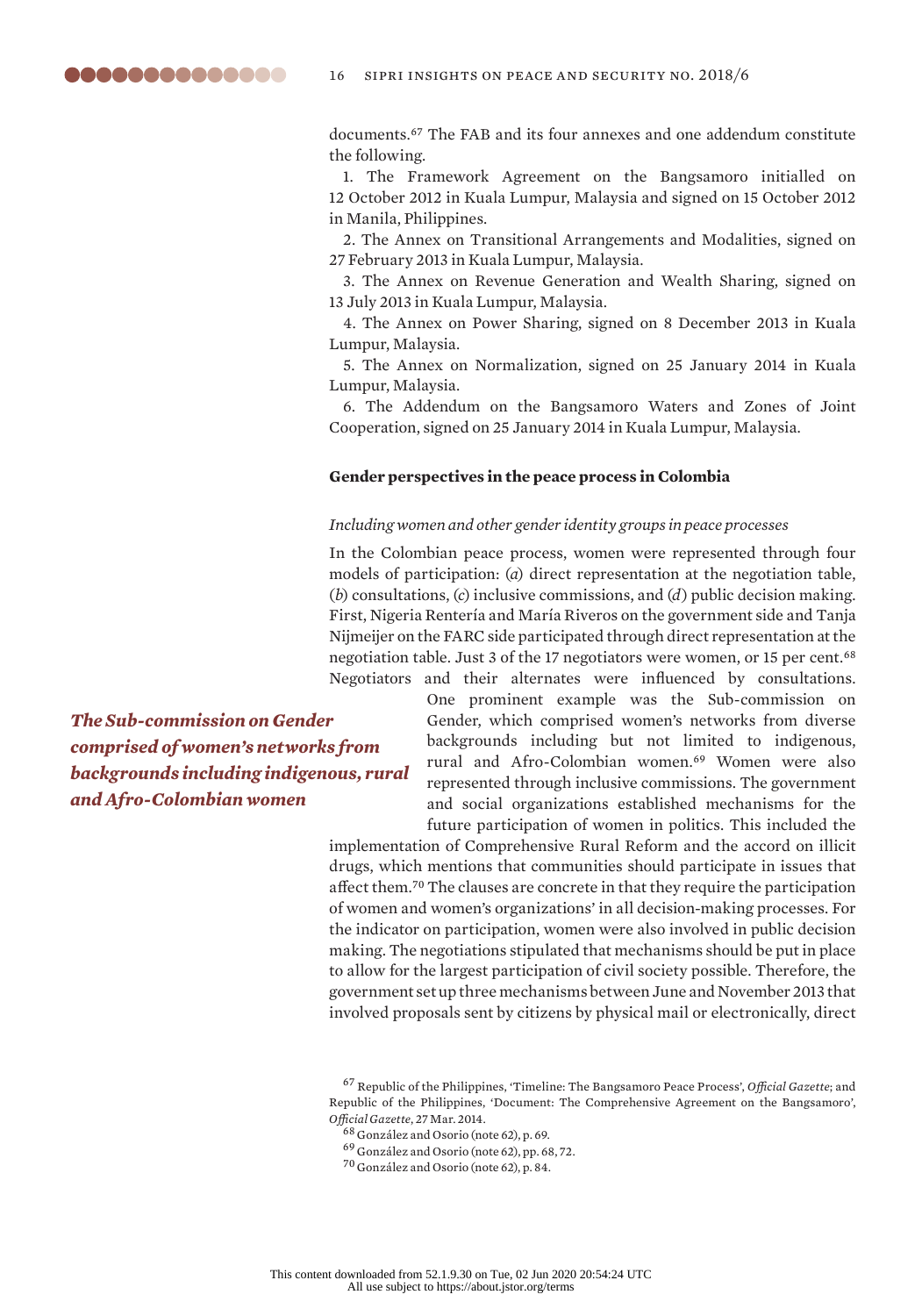

consultations, and forums for citizen participation.<sup>71</sup> Women participated in all three of the national forums for citizen participation to varying degrees, both as individual citizens and as representatives of women's organizations.

Other aspects addressing women's inclusion in the peace process can be found in the content of the final peace agreement: representation, indicating women as decision makers, and incorporation, putting particular emphasis on the presence of women in the bureaucracy and peacebuilding bodies. With regard to representation, the Colombian peace agreement tackles low levels of representation by acknowledging the structural difficulties that women face in terms of social and political participation. For example, the language in the agreement acknowledges multiple forms of discrimination that women, LGBTI groups and other minority groups face in everyday life. In fact, specific

media campaigns and workshops are suggested to tackle this at the societal level.<sup>72</sup> One of the more concrete actions set out by the parties to address the underrepresentation of populations affected by conflict in government was to set up 16 Special Transitory Peace Electoral Districts. These districts will elect 16 representatives to the Colombian House of Representatives for two electoral periods. It is here

that women can have a significant impact, given that victims' organizations and women's organizations will be able to help elect representatives who live in conflict-affected territories.<sup>73</sup> The agreement also recognized the importance of women's involvement in decision-making processes, and of concrete methods to involve women in politics. One example recognized the importance of bottom-up structures that include women in making the agreement more sustainable, particularly in conflict-affected zones where elected leaders have a better understanding of the grievances of their communities.

For the indicator on incorporation, the Colombian agreement envisages a greater gender balance in the day-to-day institutions and mechanisms tasked with implementation of the agreement. For example, in chapter 2 on political participation, the agreement seeks guarantees to ensure democratic participation, particularly legal and technical assistance to consolidate the ability of women's organizations to mobilize.<sup>74</sup> Establishing Territorial Councils that include women's participation would be essential in order to monitor and evaluate planning and budgeting for administrative decisions made by the government.<sup>75</sup> The agreement also addresses the need for decision-making spaces for women to enable them to participate in,

<sup>71</sup> Office of the High Commissioner for Peace, '[Progress made within the framework of the](http://www.altocomisionadoparalapaz.gov.co/procesos-y-conversaciones/proceso-de-paz-con-las-farc-ep/Paginas/Avances-Alcanzados-en-el-marco-de-los-mecanismos.aspx)  [mechanisms for communication and dissemination of the conversation tables'](http://www.altocomisionadoparalapaz.gov.co/procesos-y-conversaciones/proceso-de-paz-con-las-farc-ep/Paginas/Avances-Alcanzados-en-el-marco-de-los-mecanismos.aspx) (in Spanish).

<sup>72</sup> Government of Colombia and FARC-EP, [Final Agreement to End the Armed Conflict and Build](http://especiales.presidencia.gov.co/Documents/20170620-dejacion-armas/acuerdos/acuerdo-final-ingles.pdf)  [a Stable and Lasting Peace](http://especiales.presidencia.gov.co/Documents/20170620-dejacion-armas/acuerdos/acuerdo-final-ingles.pdf), 2.3.5. Promotion of a democratic and participatory political culture, signed on 24 Nov. 2016, p. 54.

<sup>73</sup> Government of Colombia and FARC-EP, Final Agreement to End the Armed Conflict and Build a Stable and Lasting Peace, 2.3.6. Promotion of the political representation of populations and zones particularly affected by the conflict and neglect (note 72), pp. 54–55.

 $^{74}$  Government of Colombia and FARC-EP, Final Agreement to End the Armed Conflict and Build a Stable and Lasting Peace, 2.2.1. Guarantees for social organizations and movements (note 72), pp. 41–42.

<sup>75</sup> Government of Colombia and FARC-EP, Final Agreement to End the Armed Conflict and Build a Stable and Lasting Peace, 2.2.6. Policy for strengthening democratic, participatory planning (note 72), pp. 49–50.

*Language in the agreement acknowledges multiple forms of discrimination that women, LGBTI and other minority groups face*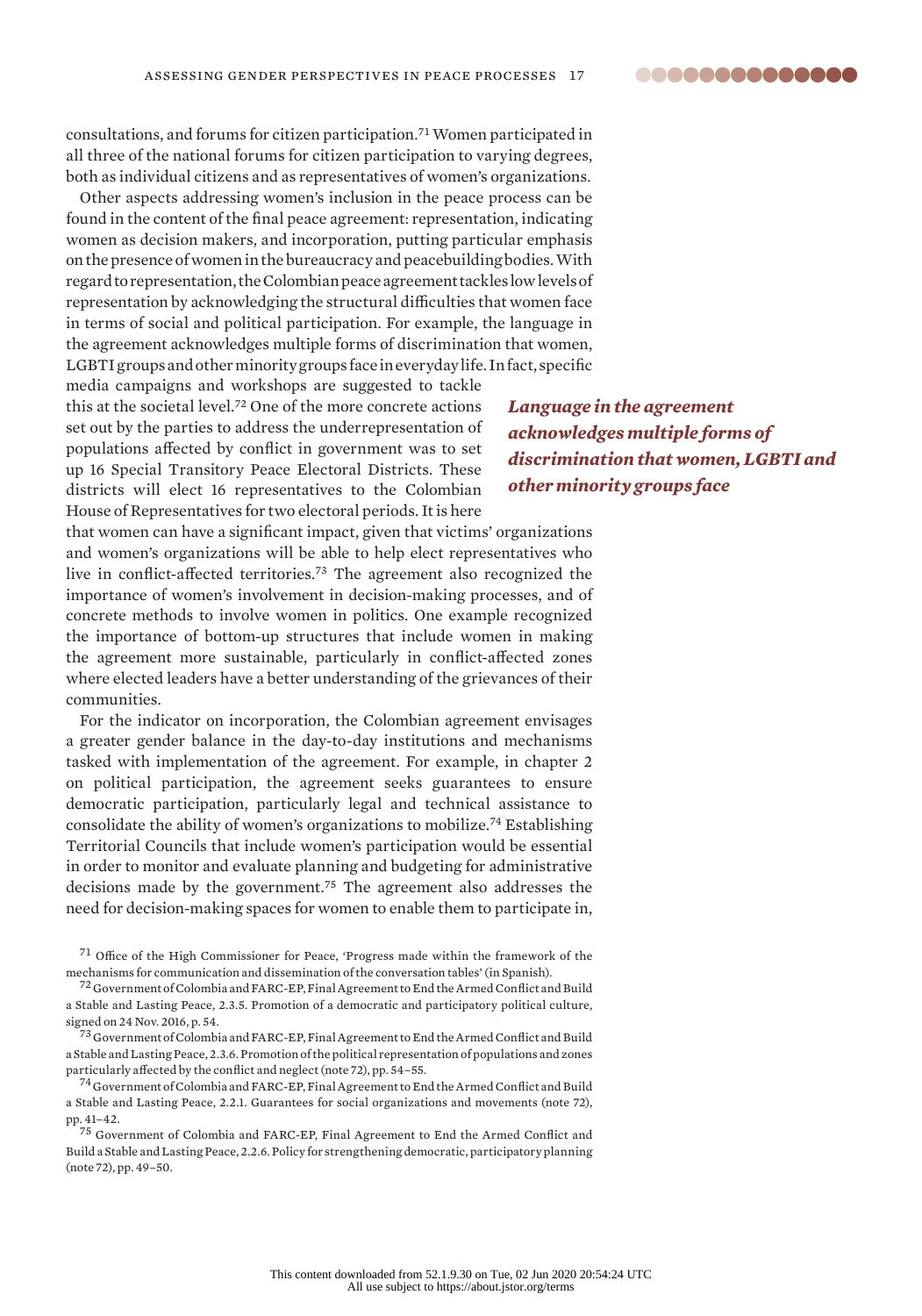

for example, the media in order to disseminate values of equality and nondiscrimination, and particularly to address violence against women.<sup>76</sup> On an individual level, the agreement also mentions that a disregard for women and their concerns, particularly in the countryside, requires the mass-issuance of

# *Women's reproductive role and the protection of motherhood are repeatedly mentioned in the Colombian agreement*

identity cards to stimulate women's participation in electoral processes.<sup>77</sup> Moreover, in acknowledging that female heads of household are often ignored on issues of land ownership, the agreement emphasizes that the beneficiaries of land redistribution should include female heads of household.<sup>78</sup>

The peace agreement notes that citizen forums, with the participation of rural women, will function as accountability mechanisms for citizens in rural areas so they can be included in all the decision-making processes surrounding the Comprehensive Rural Reform.<sup>79</sup>

#### *Addressing the special needs of women and other gender identity groups*

For the indicator on protection, which looks at equality and the safety of women and minority groups as well as conflict prevention through the inclusion of actors who have historically been discriminated against, the agreement contains clauses on issues ranging from social development and security guarantees to addressing sexual and gender-based violence. It identifies various types of gender-based violence that go beyond violence against women. For example, chapter 3 on the end of the conflict, which is considered the most important point for FARC-EP, seeks better administration of justice, particularly in cases involving gender-based violence including towards LGBTI groups. In chapter 5, the parties also agree to the creation of a truth commission that will assess the root causes of violent conflict and the impact it has on different groups, particularly women and minorities such as LGBTI communities. The commission aims to raise awareness about historical mechanisms of discrimination.<sup>80</sup>

Women's reproductive role and the protection of motherhood are repeatedly mentioned in the Colombian agreement. For example, it states that health service provision should seek to tackle infrastructure vulnerabilities in rural communities, particularly the difficulties that women face in ensuring their sexual and reproductive health. Particular emphasis is placed on the need to protect pregnant women and children.<sup>81</sup> Further changes include social security protection for rural populations, particularly rural women, in the Progressive Plan for Social Protection and Safeguarding the Rights of Rural

<sup>76</sup> Government of Colombia and FARC-EP, Final Agreement to End the Armed Conflict and Build a Stable and Lasting Peace, 2.2.3. Citizen participation through community, institutional and regional media (note 72), p. 46.

 $^{77}$  Government of Colombia and FARC-EP, Final Agreement to End the Armed Conflict and Build a Stable and Lasting Peace, 2.3.2. Promotion of electoral participation (note 72), pp. 51–52.

<sup>78</sup> Government of Colombia and FARC-EP, Final Agreement to End the Armed Conflict and Build a Stable and Lasting Peace, 1.1.3. Beneficiary persons (note 72), p. 16.

<sup>79</sup> Government of Colombia and FARC-EP, Final Agreement to End the Armed Conflict and Build a Stable and Lasting Peace, 1.2.4. Participation mechanisms (note 72), p. 23.

<sup>80</sup> Government of Colombia and FARC-EP, Final Agreement to End the Armed Conflict and Build a Stable and Lasting Peace, 5.1.1.1. Truth, Coexistence and Non-Recurrence Commission (note 72), pp. 139–40.

<sup>81</sup> Government of Colombia and FARC-EP, Final Agreement to End the Armed Conflict and Build a Stable and Lasting Peace, 1.3.2 Social development: health, education, housing and poverty eradication; 1.3.2.1. Health (note 72), p. 26.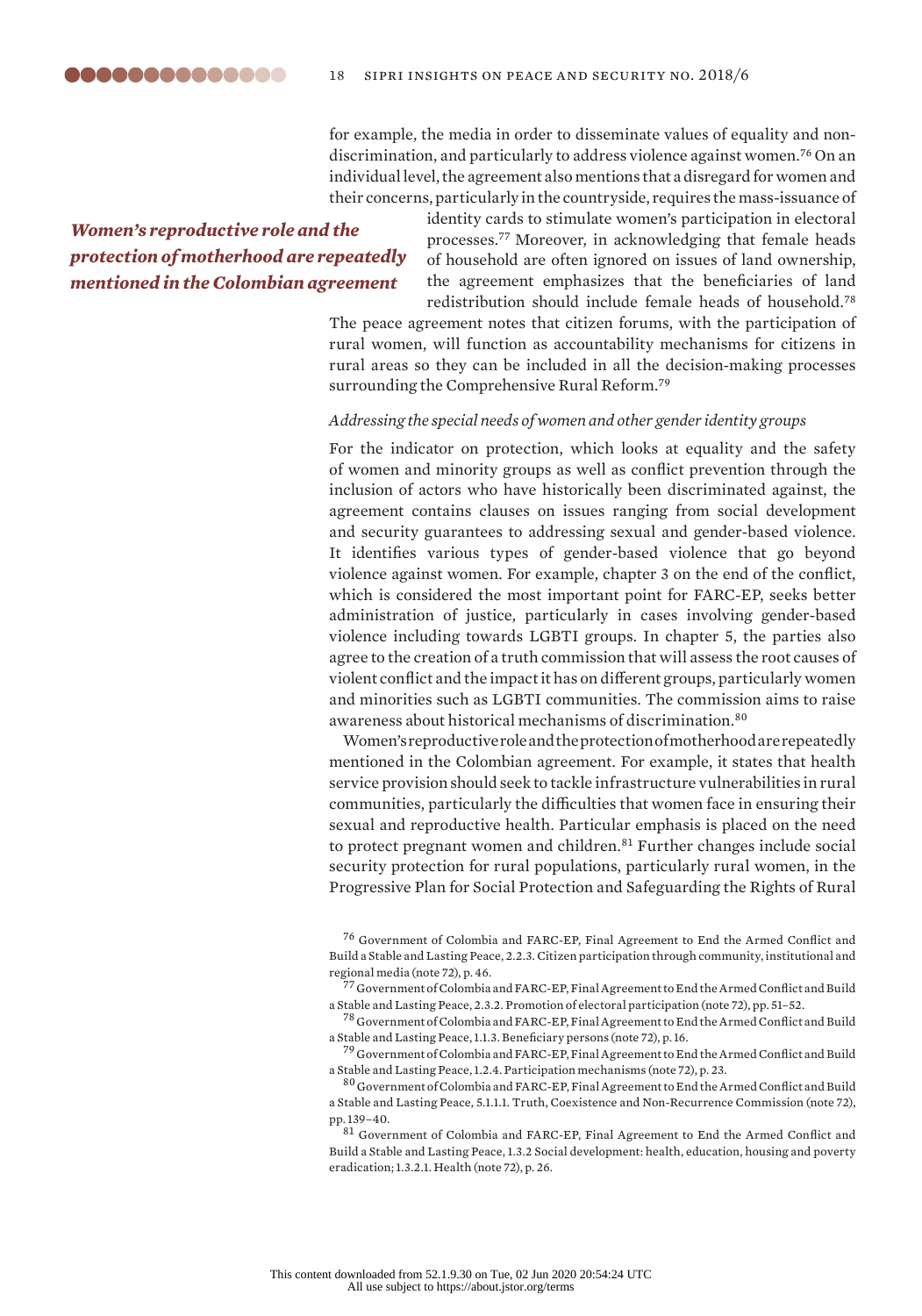

Workers. This point promotes schemes that focus on family protection and health services during pregnancy and birth.<sup>82</sup>

Women's rights also include other structural factors such as access to education, and the educational inclusion of rural men and women will also take a gender-based approach in granting scholarships to both men and women, while also providing incentives to encourage women to continue studying. Interestingly, given the hyper-masculine society in Colombia, the parties mention that they will provide vocational training for women in areas of work that have traditionally been the domain of men. This could be seen as a way to address patriarchal institutions in the countryside and hence as a mechanism to promote change in day-to-day life.<sup>83</sup>

### *Considering the gendered impact of peace agreements*

A gender-sensitive approach to the transitional process, which is linked to the indicator on recognition, is principally found with regard to legal changes related to various topics such as illicit drug use, preventing the transmission of HIV/AIDS, and expanding land titling and ownership.<sup>84</sup> Legal changes are also designed to be gender sensitive. For example, the agreement's ambition is to apply a gender-based approach and affirmative action to the

national policy on tackling illicit drug use by assessing the relationship between illicit drug use and violence against women (e.g. domestic violence and sexual violence) and LGBTI communities. This also includes special measures to prevent the spread of HIV/AIDS among the female prison population.<sup>85</sup> Another notable legal change will be the

cultural shift away from punitive action and incarceration for drug use to gender-based policies that seek to rehabilitate and integrate drug users back into society.<sup>86</sup> Above all, significant changes in the law related to land titling and ownership by rural women, in particular, which remove the incentives for illicit crop growth and provide rehabilitation mechanisms for addicts, apply a gender lens in terms of responses and actions.

The agreement also reflects its consideration of the gendered impact of conflict and the peace agreement by promoting instruments for the integration of female FARC combatants. The agreement embarks on a Comprehensive Security System for the Exercise of Politics, which will foster dialogue with the new FARC political party, particularly on effective

83 Government of Colombia and FARC-EP, Final Agreement to End the Armed Conflict and Build a Stable and Lasting Peace, 1.3. National plans for Comprehensive Rural Reform; 1.3.2.2. Rural education (note 72), pp. 26–27.

<sup>84</sup> More specific measures are included to address women's rights in terms of land rights, such as land titling and access to subsidies, including a 'special purchase credit' for rural women. Government of Colombia and FARC-EP, Final Agreement to End the Armed Conflict and Build a Stable and Lasting Peace, 1.1.2. Other mechanisms to promote access to land (note 72), p. 15.

<sup>85</sup> Government of Colombia and FARC-EP, Final Agreement to End the Armed Conflict and Build a Stable and Lasting Peace, 4.2.1.4 Participatory action plans with territorial-based and populationfocused approach (note 72), p. 126.

<sup>86</sup> Government of Colombia and FARC-EP, Final Agreement to End the Armed Conflict and Build a Stable and Lasting Peace, 4. Solution to the Illicit Drugs Problem (note 72), pp. 104–25.

*The agreement applies a gender-based approach and affirmative action to the national policy on tackling illicit drug*

<sup>82</sup> Government of Colombia and FARC-EP, Final Agreement to End the Armed Conflict and Build a Stable and Lasting Peace, 1.3.3.5. Rural labour market formalization and social protection (note 72), pp. 31–32.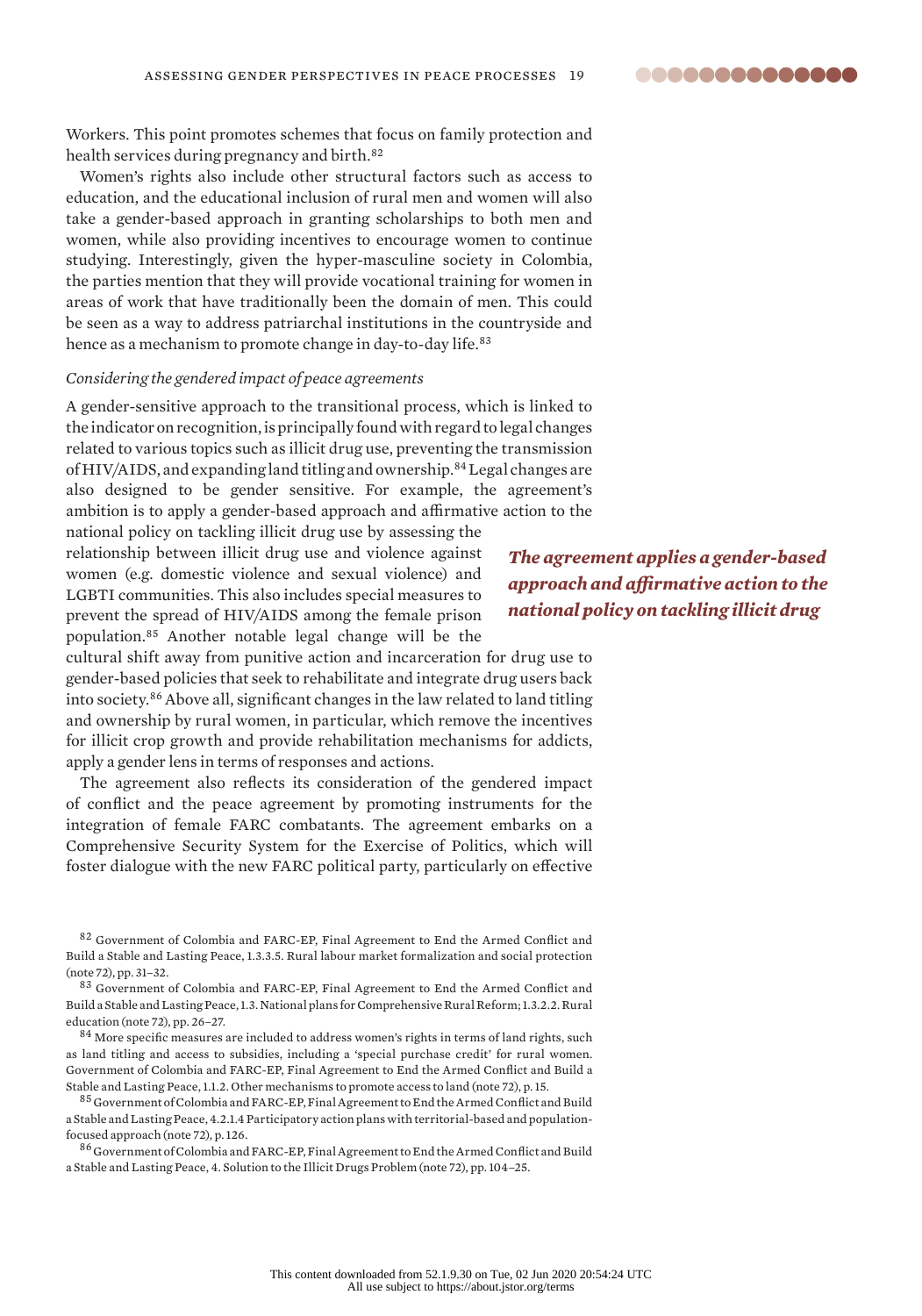dialogue and protection for female members of the new political group.<sup>87</sup> The assumption is that once the rebel group is disbanded, measures will be necessary to protect its former members, particularly women, who wish to enter politics.

#### *Understanding and analysing power dynamics*

An assessment of the power dynamics in the Colombian agreement presents some insights into the language used to tackle structural imbalances in society that work to the detriment of women and minorities. Notably, the language in the agreement acknowledges the many forms of discrimination that women and LGBTI and minority groups face in everyday life, while offering solutions to these historical injustices. For example, the inclusion of women throughout the chapter on rural reform is seen as necessary to tackle the unjust structural conditions women face in terms of land ownership which have historically prioritized men—while offering funding for land exploitation.<sup>88</sup>

Power dynamics are also addressed in the agreement when raising awareness of the mechanisms of structural violence that are detrimental to women and minorities. For example, chapter 5 of the agreement establishes a truth commission to prevent a recurrence of the negative factors that affected women, youth, indigenous people and LGBTI groups, among others, during the conflict. The language used in this section includes phrases such as 'historical mechanisms' and 'inclusive societies' to increase awareness of historical injustices and the importance of intersectionality between issues such as gender and discrimination.<sup>89</sup>

Furthermore, the agreement contemplates the creation of a gender-based task force responsible for verifying that the commission's methodologies are gender sensitive to both women and LGBTI populations.<sup>90</sup> The agreement

*The agreement aims to increase awareness of injustices and highlight intersectionality between issues such as gender and discrimination*

also establishes a special investigation unit to investigate and prosecute criminal organizations that systematically carry out violence against women and recommends that the unit's staff should have a multidimensional understanding of criminal behaviour that specifically targets women.<sup>91</sup> The aim is to prevent a recurrence of criminal acts that are known to affect women disproportionately. It is also important to

note that while the agreement mainstreamed gender throughout all of its chapters, some notable structural factors remain that will require both longterm planning and power dynamics to be addressed.

<sup>87</sup> Government of Colombia and FARC-EP, Final Agreement to End the Armed Conflict and Build a Stable and Lasting Peace, 2.1.2.1 Comprehensive Security System for the Exercise of Politics (note 72), pp. 38–40.

<sup>88</sup> Government of Colombia and FARC-EP, Final Agreement to End the Armed Conflict and Build a Stable and Lasting Peace, Towards a New Colombian Countryside: Comprehensive Rural Reform (note 72), pp. 10–13.

<sup>89</sup> Government of Colombia and FARC-EP, Final Agreement to End the Armed Conflict and Build a Stable and Lasting Peace, 5.1.1.1. Truth, Coexistence and Non-Recurrence Commission (note 72), p. 140.

 $^{90}$  Government of Colombia and FARC-EP, Final Agreement to End the Armed Conflict and Build a Stable and Lasting Peace, 5.1.1.1.4. Duties (note 72), p. 146.

<sup>91</sup> Government of Colombia and FARC-EP, Final Agreement to End the Armed Conflict and Build a Stable and Lasting Peace, 3.4.4 Special Investigation Unit for the dismantling of criminal organizations (note 72), p. 87.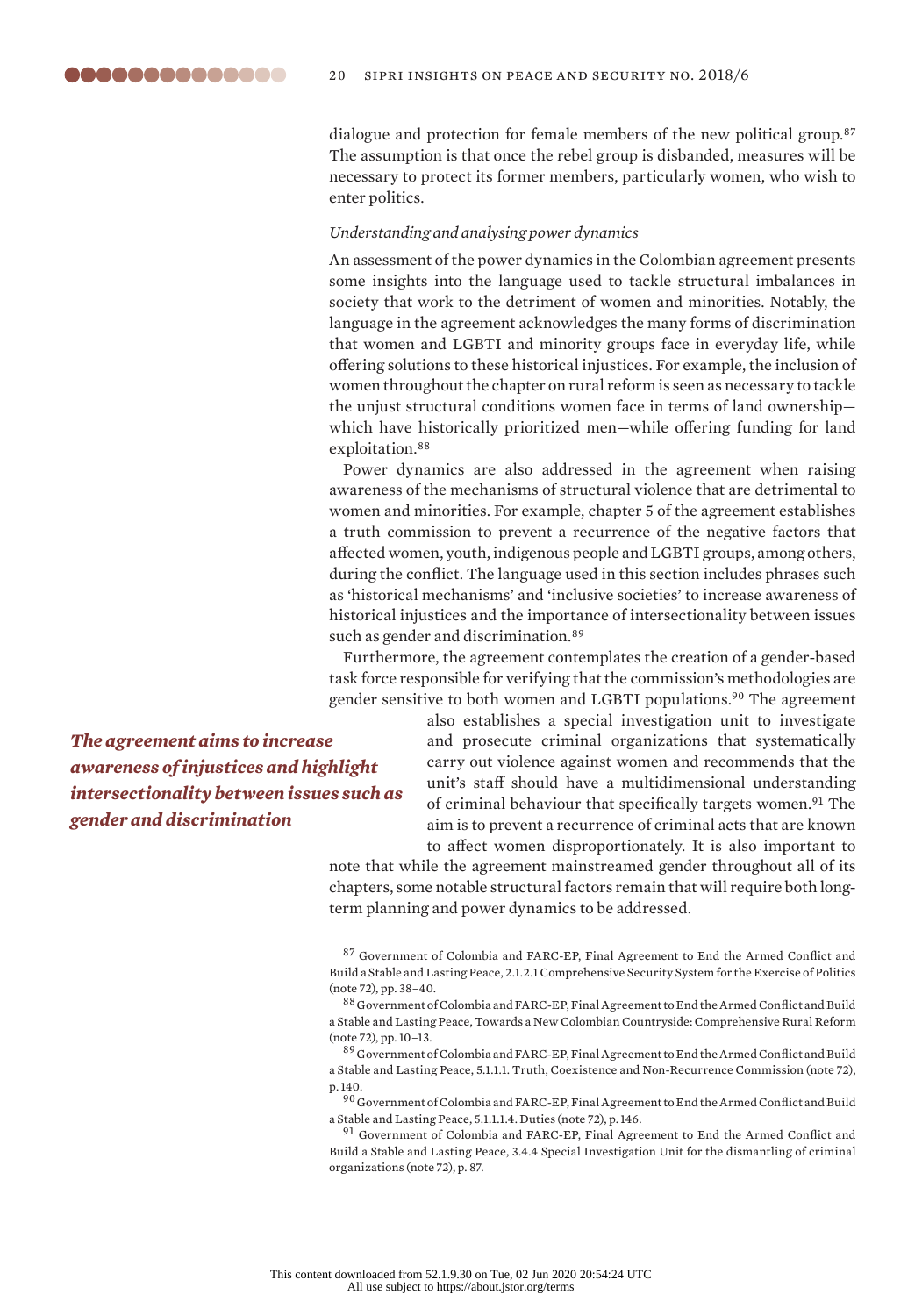# ..............

### **Gender perspectives in the peace process in Mindanao**

#### *Including women and other gender identity groups in peace processes*

Women's participation was noted at different levels in the Mindanao peace process, which is probably best known for having women in key positions in it. For example, Miriam Coronel-Ferrer had direct representation at the negotiation table and became the first female chief negotiator in history to sign a peace accord. Her expertise in grassroots activism and gender equality is seen as an important factor that led to the provisions on women's meaningful participation appearing in the peace agreement's section on

basic rights.<sup>92</sup> Raissa Jajurie, the first woman to be a member of the official MILF delegation in 2011, served as a consultant and legal advisor to the MILF delegation during the negotiations.<sup>93</sup> The participation of women in key positions beyond the notion of meeting quota requirements during the negotiation process is also argued to have fostered a genuine

# *Miriam Coronel-Ferrer is the first female chief negotiator in history to sign a peace accord*

understanding of the power of women to influence successful peace and development initiatives, particularly in terms of funding the implementation of development projects.<sup>94</sup> For example, lobbying efforts for the inclusion of women's concerns between 2013 and 2014, including accounts submitted by over 2750 women to the Women's Summit in Cotabato, contributed to the drafting of the Bangsamoro Basic Law in April 2013, which provides for the establishment of an autonomous political entity.<sup>95</sup>

In addition to direct representation, women participated in the peace process in various ways. A tradition of activism related to political and social issues contributed to mobilization, coalition building, mass communication and lobbying in order to push the women's agenda forward.<sup>96</sup> CSOs were overwhelmingly made up of women.<sup>97</sup> Women also formed different organizations, such as Women for Justice in the Bangsamoro, Babaehon (an indigenous women's group), the Suara Bangsamoro party list and the Bangsamoro Women's Solidarity Forum, among others.<sup>98</sup> The CSOs with specific agendas facilitated open dialogues with their own constituents and consolidated their concerns into a single national agenda through public decision making. These collective discussions involved bottom-up approaches (grassroots to government) and horizontal linkages to build trust and equality among all CSOs.<sup>99</sup> An example of this coordination with consultations is the bottom-up approach of bringing an agenda from local organizations to the members of Women Engaged in Action on UN Security Council Resolution 1325 (WE Act 1325), who had access to the negotiation panel and relayed information to the panel members so they could take

<sup>92</sup> Santiago, I. M., *The Participation of Women in the Mindanao Peace Process* (UN Women: New York, 2015), p. 10.

<sup>93</sup> Santiago (note 92), p. 11.

<sup>94</sup> Conciliation Resources, *Operationalising Women's 'Meaningful Participation' in the Bangsamoro* (Conciliation Resources: London, Sep. 2015), pp. 1–18.

<sup>95</sup> Conciliation Resources (note 93), p. 5.

<sup>96</sup> Santiago (note 92), p. 6.

<sup>98</sup> Santiago (note 92), p. 6.

<sup>99</sup> Chang, P. et al., *Women Leading Peace* (Georgetown Institute for Women, Peace and Security, 2015), p. 109.

<sup>97</sup> Santiago (note 92), p. 13.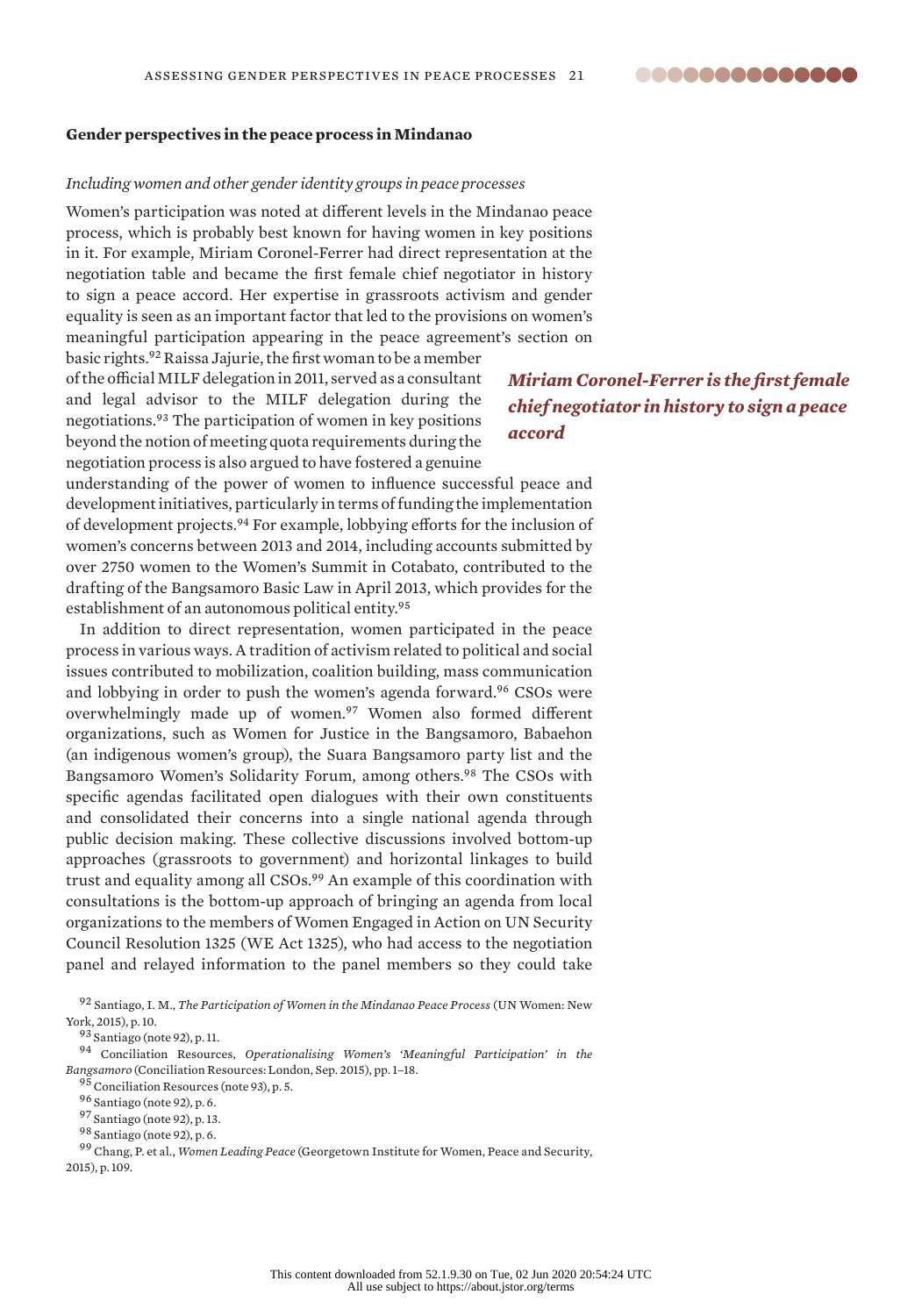account of the demands of women in society.<sup>100</sup> The women who led the legal team, the secretariat and two important Technical Working Groups that drafted the details of the chapter on revenue generation and wealth sharing and the chapter on normalization (demobilization and decommissioning) provide further examples of participation in the form of consultations.<sup>101</sup>

On the other hand, the comprehensive agreements in Mindanao describe women's representation only in perfunctory terms. For example, the Framework Agreement on the Bangsamoro mentions that women have a right

*Bottom-up approaches and horizontal linkages to build trust and equality among all CSOs were notable in the Mindanao peace process*

to meaningful and non-discriminatory political participation regardless of class, creed, disability, gender and ethnicity in its chapter on basic rights.<sup>102</sup> The Annex on Power Sharing stipulates representation of all Bangsamoro's constituent political units, such as women, in the governance structure of what is to become the Bangsamoro Government and outlines appropriate consultation mechanisms that women can access

once they are in government.<sup>103</sup> This point is reinforced in the Bangsamoro Basic Law submitted to the Philippine Congress in 2018, which would see a special allocation of one reserved seat for women in the future Bangsamoro Parliament and at least one woman appointed to the Bangsamoro Cabinet.<sup>104</sup>

While the agreements recognize the importance of women's involvement in decision-making processes, the allocation of just two seats in the Bangsamoro Government—one for the executive and another for the legislature—could lead to confrontation between women and women's rights organizations who wish to vie for recognition in the future government. It also limits the opportunity for different views to be represented in government. It is notable that women's efforts at the local level, and efforts by the women's movement in particular, were not addressed in the peace agreement. This demonstrates the cultural barriers faced by women, particularly when it comes to promoting transformations in the long term. Research on women's participation in Mindanao puts these challenges into context, noting that women's engagement with powerholders, particularly men, is difficult. Grassroots organizations in Mindanao were less experienced at lobbying policymakers and the broader discourses on power relations between men and women were never discussed. Thus, women's rights were hardly ever situated as issues that required long-term commitments.<sup>105</sup>

#### *Addressing the special needs of women and other gender identity groups*

Although to a lesser degree than the Colombian peace agreement, some clauses found in the Mindanao peace agreements tackle the issue of women's protection and address the special needs of women and other gender identity

<sup>100</sup> WE Act 1325 is a network of women's groups and peace organizations that led the consultations on the formulation of the National Action Plan to implement Resolutions 1325 and 1820. Chang et al. (note 99), p. 113.

<sup>101</sup> Santiago (note 92), p. 13.

<sup>102</sup> Government of the Philippines (GPH)-MILF, [Framework Agreement on the Bangsamaro,](http://www.officialgazette.gov.ph/downloads/2012/10oct/20121012-Framework-Agreement-on-the-Bangsamoro.pdf) VI. Basic Rights, signed on 15 Oct. 2012, pp. 7–8.

<sup>103</sup> Government of the Philippines (GPH)-MILF, [Annex on Power Sharing](http://www.officialgazette.gov.ph/downloads/2013/12dec/20131208-Annex-on-Power-Sharing.pdf), Part 2 Governance Structure, signed on 8 Dec. 2013, pp. 2, 10.

 $^{104}$  Government of the Philippines (GPH)-MILF, [Draft Bangsamoro Basic Law](https://www.scribd.com/document/354040396/FULL-TEXT-Draft-Bangsamoro-Basic-Law#from_embed), pp. 24, 41.

<sup>105</sup> Conciliation Resources, *Women's Meaningful Participation in Peace: Lessons from the Bangsamoro (Mindanao, Philippines), Learning Paper* (Conciliation Resources: London, Jan. 2017), p. 6.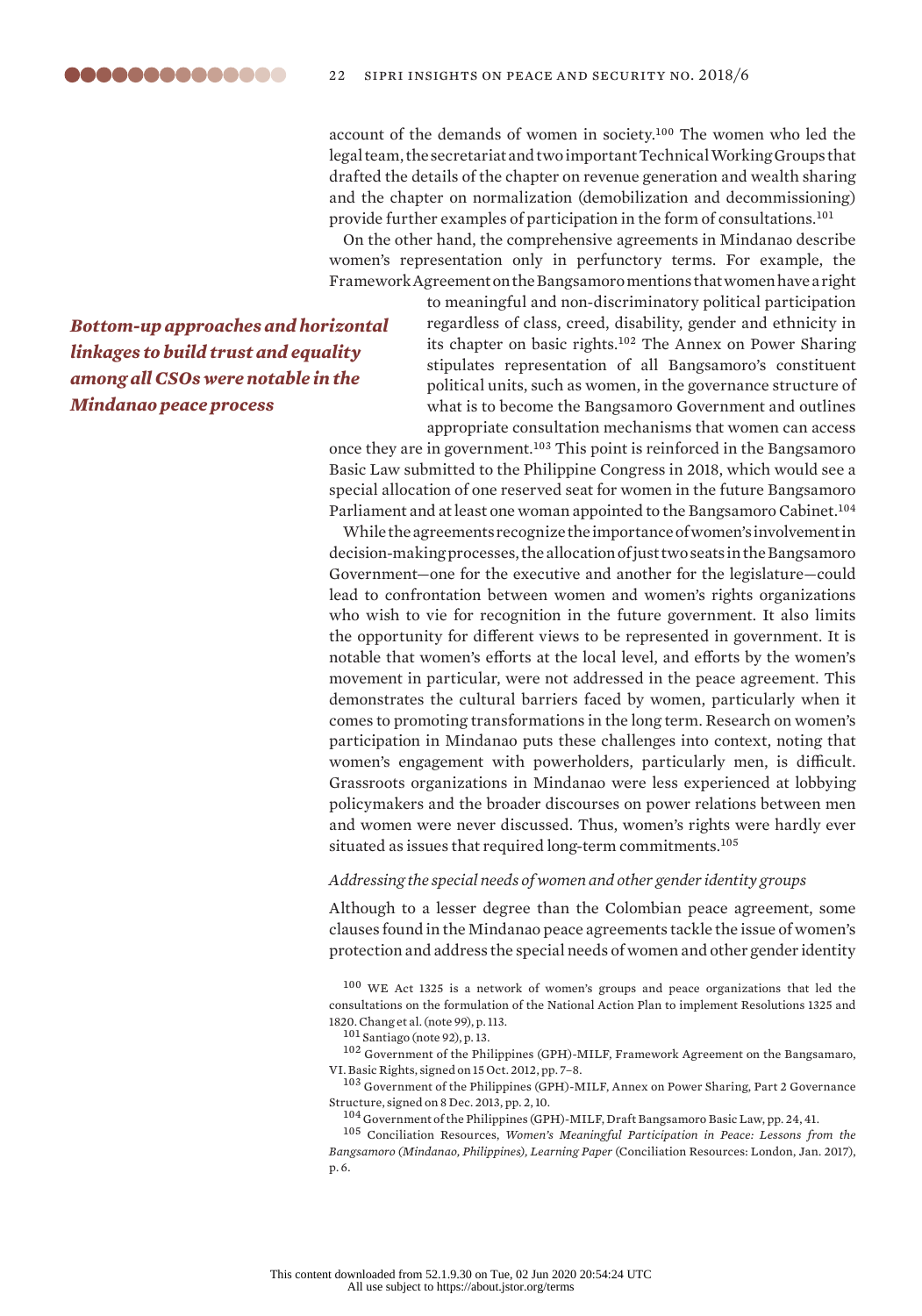

groups. Chapter VI of the Framework Agreement on the Bangsamaro, on basic rights, addresses protection from 'all forms of violence' and the 'right to equal opportunity and non-discrimination'. However, this is a basic principle of human rights and what 'all forms of violence' or the 'right to equal opportunity' means is not defined.

On the other hand, some parts of the agreements also contain provisions on systematic instruments such as a clear funding mechanism and funding

quota for women's special needs and gender-equal opportunities. For example, in the clauses on rehabilitation and reconstruction, 'the parties agree to adopt criteria for eligible financing schemes . . . for return to normal life affecting combatant and non-combatants elements of the MILF, indigenous people, women, children, and internally displaced persons' and 'support programs and activities for

*The agreement sets a clear funding mechanism and funding quota for women's special needs and gender-equal opportunities*

women in accordance with a gender and development plan' utilizing at least five per cent of official development funds.<sup>106</sup>

The Mindanao agreements, like the Colombian agreement, also acknowledge women as combatants. Two documents on reintegration state that 'special socio-economic programs will be provided to the decommissioned women auxiliary forces of MILF'; and 'in the utilization of public funds, the Bangsamoro shall ensure that the needs of women and men are adequately addressed'.<sup>107</sup>

# *Considering the gendered impact of peace agreements*

The Mindanao peace agreements only reflect consideration of the gendered impacts of conflict and peace to a limited extent. The clauses discussed above, which address normalization and propose support programmes in the post-agreement period with a clear funding scheme, show that the gendered impacts of the conflict were taken into account at some points in the negotiation of the peace agreement.<sup>108</sup> However, how gender will be mainstreamed into the implementation of the peace agreement is only partially addressed.

#### *Understanding and analysing power dynamics*

While there are no clauses in the Mindanao agreements that explicitly address power dynamics, there is a special focus on basic human rights and social justice. By highlighting a human security approach to normalization in the post-agreement period, the Framework Agreement on the Bangsamoro addresses the 'wide range of issues that would include violation of human and civil rights, social and political injustice and impunity', and thereby acknowledges the structural problems in society.<sup>109</sup>

<sup>106</sup> GPH-MILF, [Framework Agreement on the Bangsamaro,](http://www.officialgazette.gov.ph/downloads/2012/10oct/20121012-Framework-Agreement-on-the-Bangsamoro.pdf) VIII. Normalization, signed on 15 Oct. 2012, p. 14; and GPH-MILF, [Annex on Normalization](http://www.officialgazette.gov.ph/downloads/2014/01jan/20140125-Annex-on-Normalization.pdf), G. Socio-Economic Development Program, signed on 25 Jan. 2014, p. 8.

<sup>107</sup> GPH-MILF, Annex on Normalization (note 106); and GPH-MILF, [Annex on Revenue](http://www.officialgazette.gov.ph/downloads/2013/07jul/20130713-Annex-on-Revenue-Generation-and-WS.pdf)  [Generation and Wealth Sharing](http://www.officialgazette.gov.ph/downloads/2013/07jul/20130713-Annex-on-Revenue-Generation-and-WS.pdf), XII. Gender and Development, signed on 13 July 2013, p. 7.

 $^{108}\rm{See}$  Republic of the Philippines, Annex on Revenue Generation and Wealth Sharing, point VIII on Normalization. ['Annex on Revenue Generation and Wealth Sharing signed on 13 July 2013 in](http://www.officialgazette.gov.ph/downloads/2013/07jul/20130713-Annex-on-Revenue-Generation-and-WS.pdf)  [Kuala Lumpur, Malaysia'](http://www.officialgazette.gov.ph/downloads/2013/07jul/20130713-Annex-on-Revenue-Generation-and-WS.pdf), *Official Gazette*, 27 Mar. 2014.

<sup>109</sup> GPH-MILF, Framework Agreement on the Bangsamaro, VIII. Normalization (note 106), p. 11.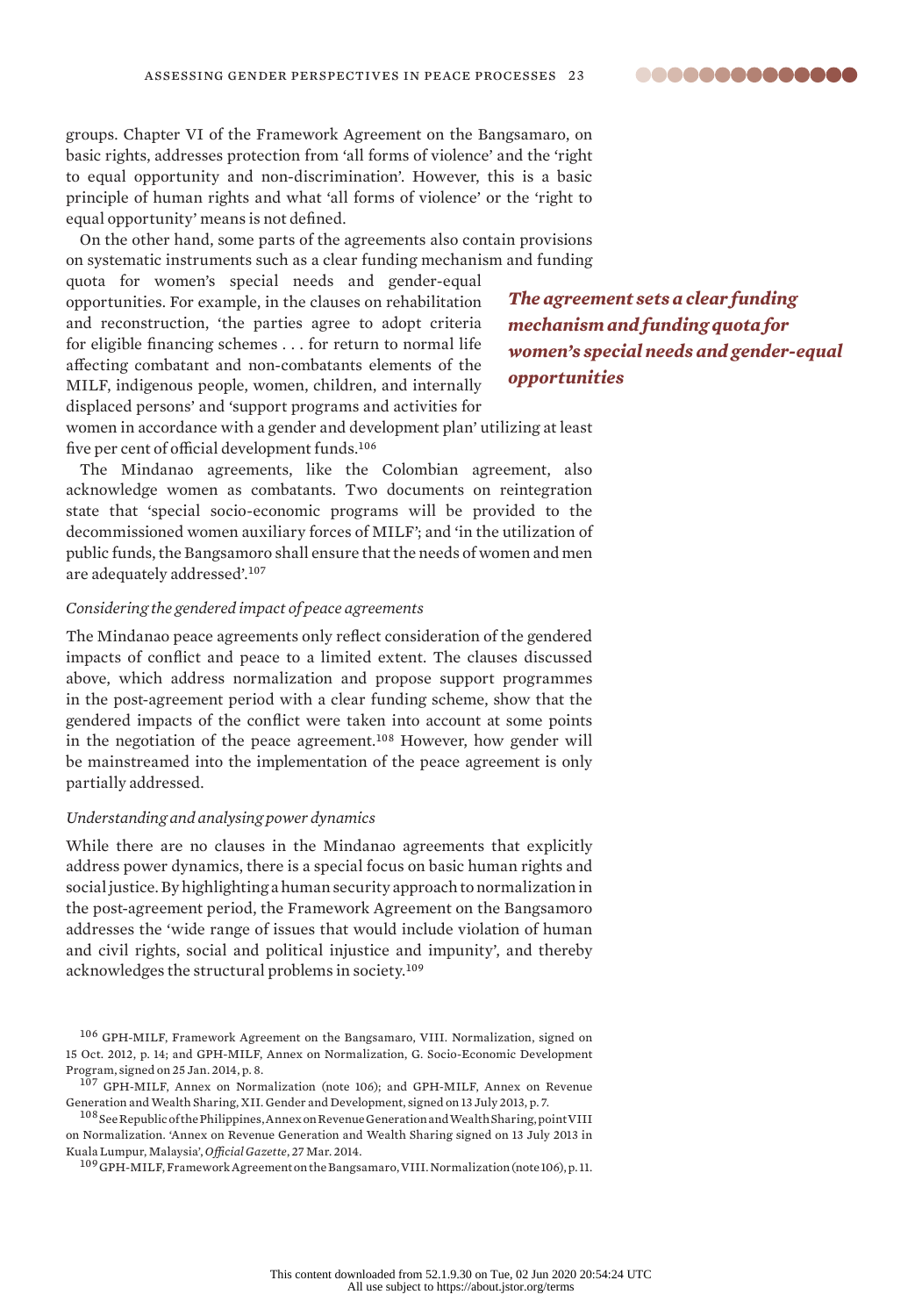| Dimension                                                                          | Colombia                                                                                                                                                                                                                                                                                                                                                                                                                                                                                                                   | Mindanao                                                                                                                                                                                                                                                                                                                                                                          |
|------------------------------------------------------------------------------------|----------------------------------------------------------------------------------------------------------------------------------------------------------------------------------------------------------------------------------------------------------------------------------------------------------------------------------------------------------------------------------------------------------------------------------------------------------------------------------------------------------------------------|-----------------------------------------------------------------------------------------------------------------------------------------------------------------------------------------------------------------------------------------------------------------------------------------------------------------------------------------------------------------------------------|
| Including women<br>and other gender<br>identity groups in<br>peace processes       | Women in key positions from both the<br>$\bullet$<br>government and FARC at the negotiation table.<br>Direct representation; consultations; inclusive<br>$\bullet$<br>commissions; and public decision-making.<br>Recognizes the importance of women's<br>$\bullet$<br>involvement in decision-making processes.<br>Sets up various instruments to promote<br>$\bullet$<br>women's participation at all levels of society.                                                                                                 | Women in key positions at the negotiation<br>table.<br>Direct representation; consultations; and<br>$\bullet$<br>public decision-making.<br>Non-discriminatory political participation is<br>$\bullet$<br>mentioned as basic human right.<br>The efforts of the women's movement at the<br>local level did not lead to women's rights being<br>addressed in the peace agreements. |
| Addressing the<br>special needs of<br>women and other<br>gender identity<br>groups | Ranges from social development and security<br>$\bullet$<br>guarantees to others addressing sexual and<br>gender-based violence.<br>Identifies various types of gender-based<br>$\bullet$<br>violence that go beyond violence against<br>women and include LGBTI.<br>Emphasis on women's reproductive role and<br>$\bullet$<br>protection of motherhood.<br>Addresses root causes of violent conflict, and<br>structure of violence and discrimination;<br>raises awareness of historical mechanisms of<br>discrimination. | Specifically mentions the concerns of female<br>$\bullet$<br>combatants.<br>Basic principles of human rights that are not<br>$\bullet$<br>broken down.<br>Arranges systematic instruments e.g. a clear<br>funding mechanism and funding quota for<br>women's special needs and gender equal<br>opportunities.                                                                     |
| Considering the<br>gendered impact of<br>peace agreements                          | Gender-sensitive legal changes related to<br>$\bullet$<br>various topics e.g. illicit drug use, preventing<br>HIV/AIDS, land titling and ownership.<br>Promotes instruments for integration of<br>$\bullet$<br>female FARC combatants.                                                                                                                                                                                                                                                                                     | Considers gendered impact to a limited extent.<br>Suggests support programmes in the post-<br>$\bullet$<br>agreement period with a consideration of<br>gender differences and impacts.                                                                                                                                                                                            |
| Understanding and<br>analysing power<br>dynamics                                   | Language used in the agreement, such as 'just', .<br>'mechanisms of discrimination' and 'inclusive<br>society', to emphasize structural forms of<br>violence that should be addressed in the long<br>term.<br>Creation of commissions and task forces to<br>$\bullet$<br>support and learn how the conflict affected the<br>LGBTI community, women and other groups.                                                                                                                                                       | No clauses that explicitly address gender<br>power dynamics.                                                                                                                                                                                                                                                                                                                      |

#### **Table 1.** Four dimensions of a gender perspective in the peace processes of Colombia and Mindanao

*Source*: Authors' own table

,,,,,,,,,,,,,,

# **Comparative analysis of the two peace processes**

The above analysis illustrates that while the peace processes of Mindanao and Colombia applied a gender perspective to their processes and agreements, they did so to varying degrees. While the Colombian process reflects all four dimensions of a gender perspective, the Mindanao process is primarily limited to just two dimensions. Although it consistently includes references to women, the dimensions 'considering the gendered impact of peace agreements' and 'understanding and analysing power dynamics into account' can be seen as limited in the Mindanao agreements (see table 1).

The cases show similarities in the models for the participation of women in their processes. Both cases had women in key positions at the negotiation table. In addition to this direct representation, women participated in both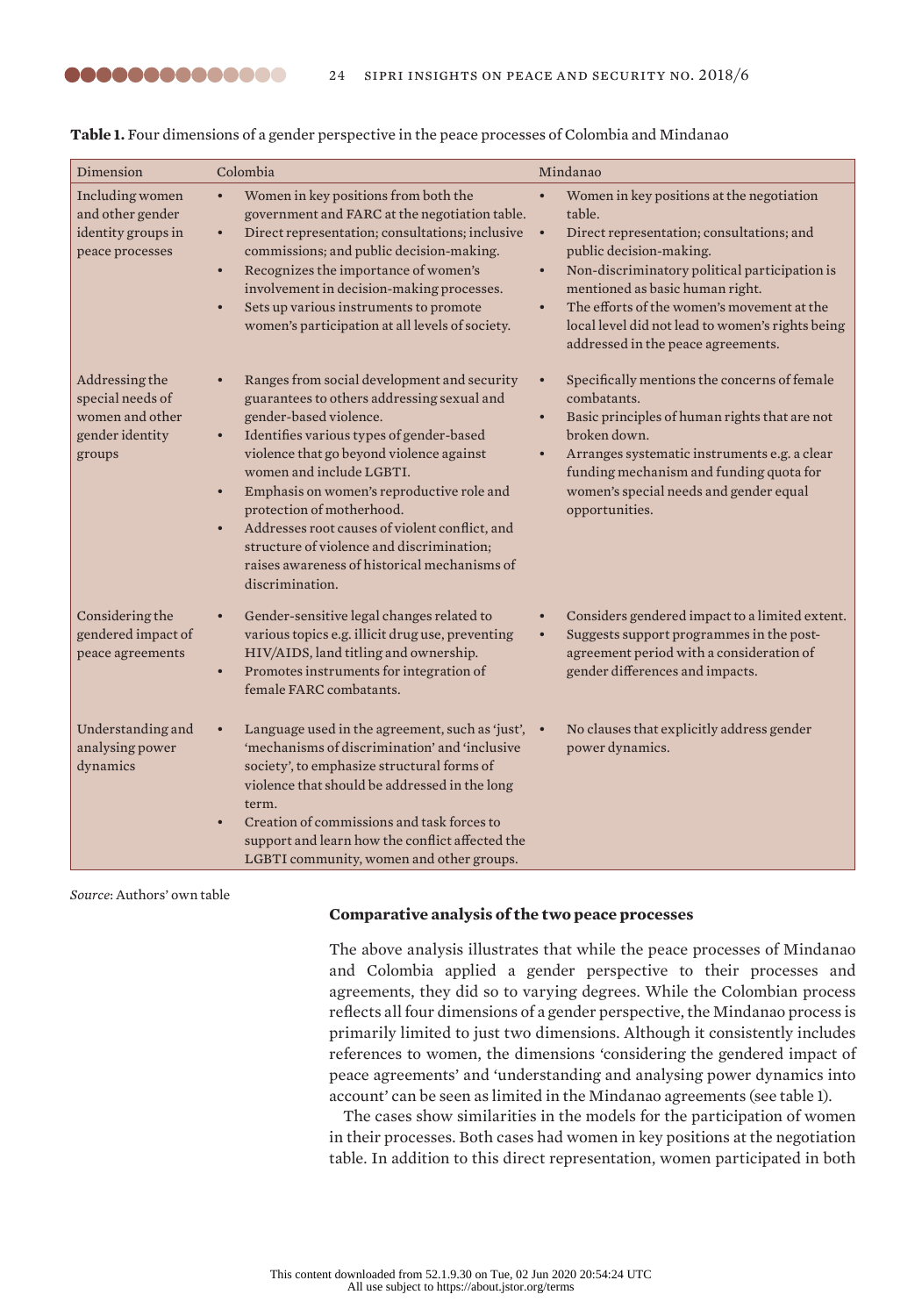**00000000000000** 

peace processes in the form of consultations, which created channels for civil society and women's groups to influence the processes by pushing for gendered language and a gender-related agenda in the peace agreements. While the discussion on women's participation in peace processes is often focused on seats for women at the negotiation table, the two cases in this study show diverse methods of inclusion, such as inclusive commissions and public decision making.

The two cases indicate that consultations with various actors and public decision making played an important role in facilitating the inclusion of a gender-sensitive agenda in the peace agreements. Agreements in both cases recognized the importance of women's involvement in decision-making processes, including the peace process (representation and incorporation). However, the Mindanao case mentioned non-discriminatory political participation as a basic human right instead of explicitly referring to a gendered dimension.

In addition to including women in the peace processes, both cases addressed women's special needs (protection), albeit to different degrees. The Colombian agreement shows a higher level of engagement with the

special needs of women and LGBTI groups in its detailed and comprehensive language. It specifies women's rights, including their reproductive rights, and repeatedly addresses structures of violence and discrimination as well as systemic problems in society that require longterm planning for more inclusive societies. The Mindanao agreements, however, only address the basic principles

of human rights generally, even if the gender-sensitive provisions in the Mindanao agreements are regarded as distinct from the peace agreements that the Philippine Government has signed with other groups.<sup>110</sup>

The dimension 'considering the gendered impact of peace agreements' is more limited in the Mindanao agreements in comparison with the Colombian peace agreement, where gender is mainstreamed into a number of aspects and the gendered impacts of the peace agreement are addressed (recognition). It is notable that both agreements recognize women as combatants and both avoid the flawed notion of gender neutrality by including differentiated support programmes for female ex-combatants and using specifically inclusive terminology.

The fourth dimension of a gender perspective, addressing power dynamics, is the most complicated dimension to evaluate since it refers to how peace processes are defined and understood, as well as how to reshape the negotiations in order to make peace processes more inclusive. While the Mindanao process did not explicitly address gender power relations in the peace agreement, the Colombian agreement addresses structural barriers to equal rights and the root causes of violent conflict. This could be understood as an effort to question existing power structures and acknowledge that security may have different meanings for different groups in society. Addressing these different perspectives in a peace agreement and suggesting solutions on how to tackle structural inequalities could be seen as an effort

<sup>110</sup> Office of the Presidential Adviser on the Peace Process, 'Yasmin Busran-Lao: Peacebuilding [from the grassroots to the peace table and back'](https://peace.gov.ph/wp-content/uploads/2014/06/Kababaihan-at-Kapayapaan-Issue-No-1.pdf), *Kababaihan at Kapayapaan*, no. 1 (Mar. 2014).

*Consultations and public decision making were crucial in facilitating the inclusion of a gender-sensitive agenda in the peace agreements*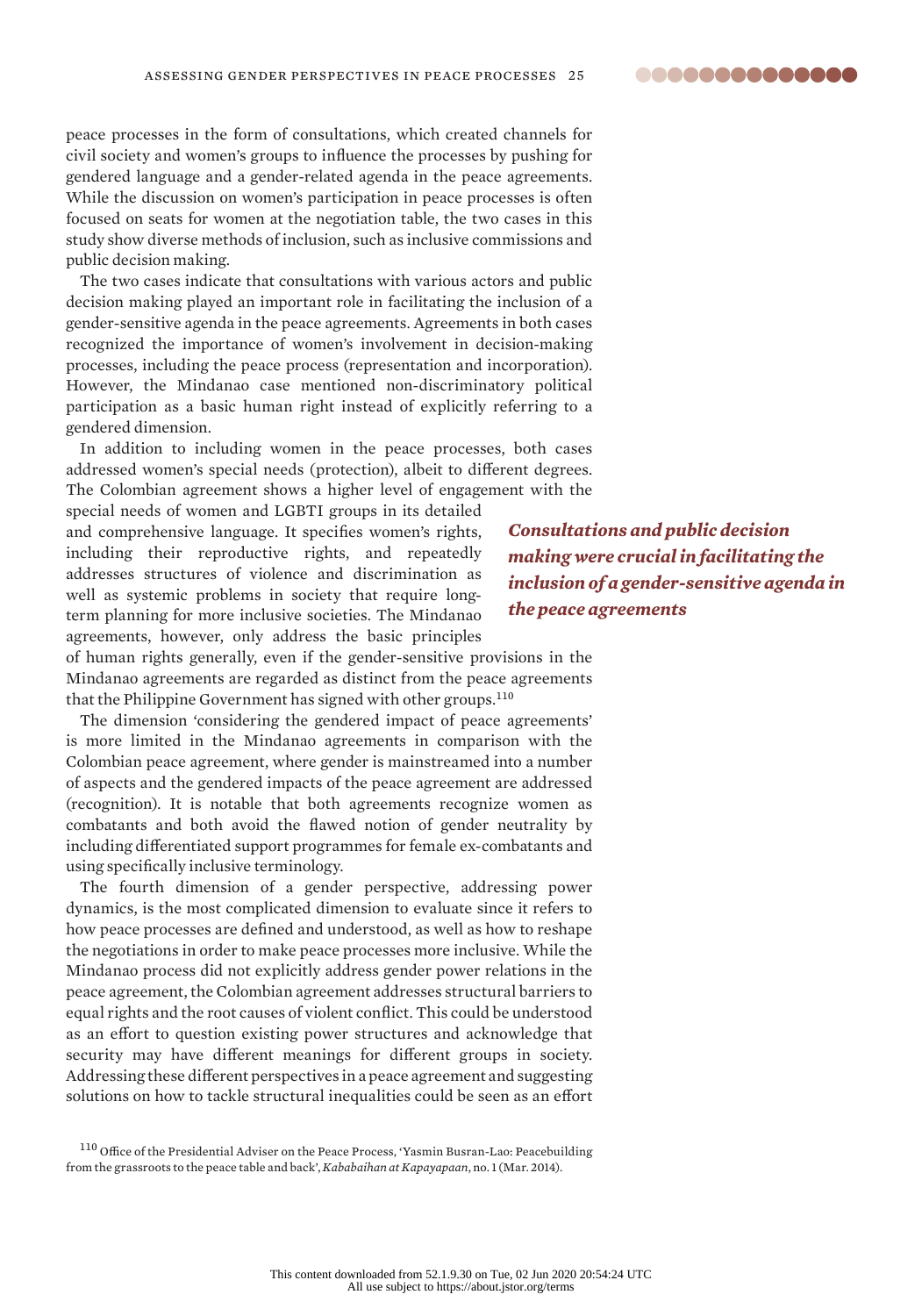to address and change power relations and the traditional understanding of security that often reflects a state-centred security approach based on patriarchal norms.

The Colombian peace agreement also moves beyond a binary understanding of gender by acknowledging the critical security situation of the LGBTI population—notwithstanding the anti-LGBTI backlash during

*The Colombian case moves beyond a binary understanding of gender and illustrates how gender can be understood in future peace processes*

the referendum and in practice.<sup>111</sup> The Colombian peace process is so far the only peace process in which LGBTI groups have been included in a peace deal.<sup>112</sup> This was achieved through the work of LGBTI activists who contributed to the Sub-commission on Gender. In this way, the Colombian peace agreement illustrates a comprehensive understanding of gender that moves beyond the interpretation of gender

commonly addressed in the WPS agenda. This broader understanding of gender reflected in the peace agreement makes the Colombian peace process unique and opens up a pathway for how gender can be understood in future peace processes.

# V. Conclusions

This study has developed a simple framework for assessing four dimensions of a gender perspective and applied this framework to two cases: Colombia and Mindanao. The framework is an attempt to operationalize Bell's four dimensions of a gender perspective: (*a*) including women and other gender identity groups in peace processes, (*b*) addressing the special needs of women and other gender identity groups, (*c*) considering the gendered impact of peace agreements, and (*d*) understanding and analysing power dynamics. In order to break down the conceptual language of the four dimensions into practical measures, six indicators were used: (*a*) participation, (*b*) representation, (*c*) incorporation, (*d*) protection, (*e*) recognition and (*f*) gender power relations.

Having used the framework developed for this study it can be seen that the cases of the Colombia and Mindanao peace processes are similar models of women's participation but the extent to which different dimensions of a gender perspective have been applied in the peace agreements differs. The Colombian peace process provides an example of a peace process that moves beyond a binary understanding of gender to address the rights of LGBTI groups. Although this study does not aim to explain the factors that resulted in a greater application of a gender perspective in one peace process than the other, the findings indicate that quantifying women's participation is an insufficient way to explain gender perspectives in peace processes. This illustrates how important it is to look beyond the number of women who have participated to understand the implementation of a gender perspective in peace processes. However, more research is needed to explore the roles of the mobilization of civil society, key individuals, international pressure and

<sup>111</sup> Nagle, J., '[Peace deals are supposed to bring harmony, but they ignore sexual minority groups](https://www.independent.co.uk/news/world/politics/peace-deals-are-supposed-to-bring-harmony-but-they-ignore-sexual-minority-groups-a7404156.html)', *Independent*, 9 Nov. 2016.

<sup>112</sup> Hagen, J. J., 'Queering women, peace and security in Colombia', *Critical Studies on Security*, vol. 5, no. 1 (2017), pp. 125–29.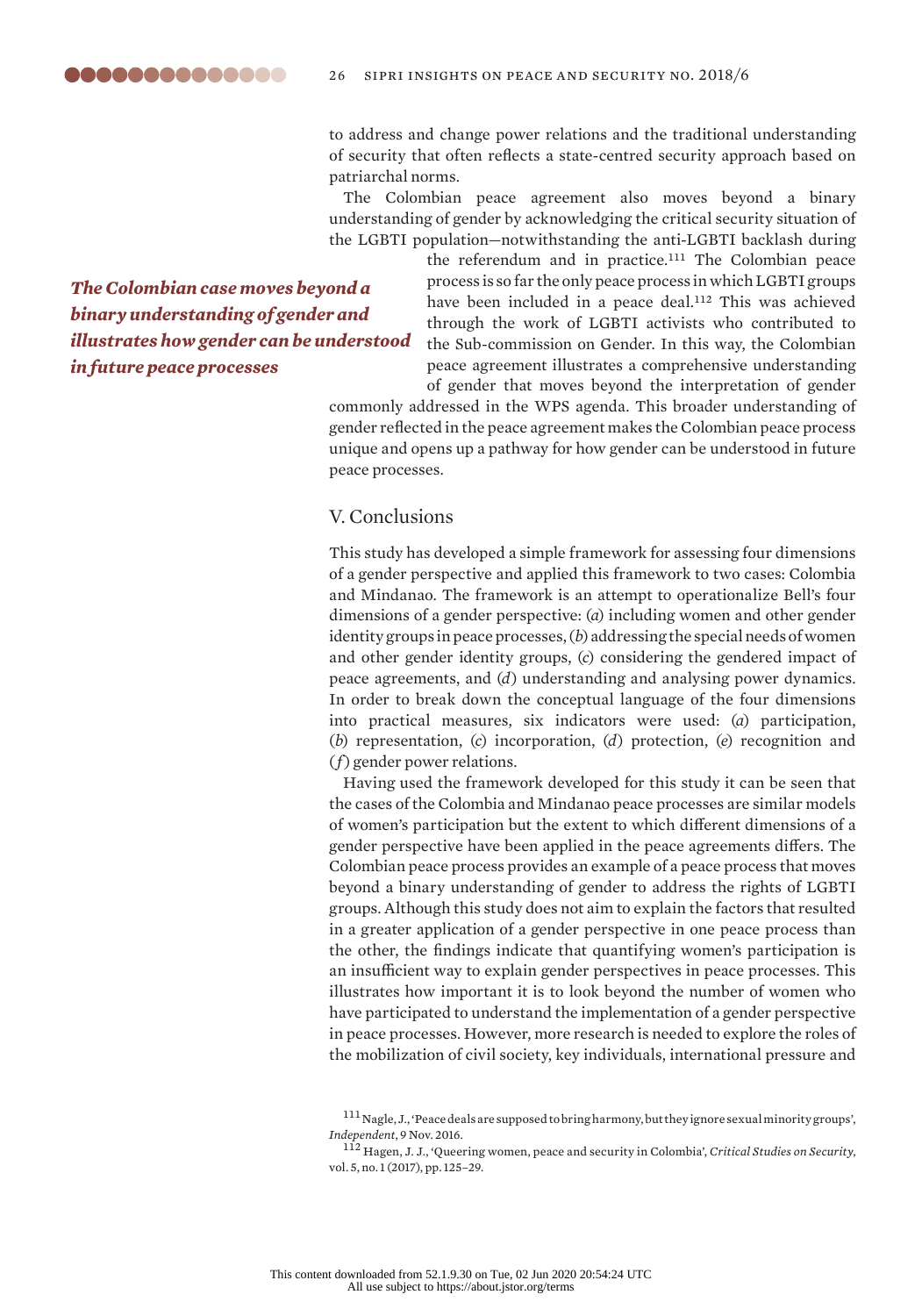**00000000000000** 

political will in explaining the different extent to which a gender perspective is applied in a peace process.

Evaluating the peace processes based on the framework has provided an indication of whether—and, if so, how—the peace processes incorporated a gender perspective. However, it has not provided any assessment of how well a peace process has fulfilled each element of an indicator. As the case studies illustrate, peace agreements can look very different in terms of format and length. The Colombian peace agreement is over 300 pages long. Other peace agreements, such as the Mali Peace Accord, for instance, have been as short as 30 pages. These differences present challenges when attempting to make comparative analyses. The question of whether, for example, 11 references to gender-specific security should be valued more highly in a peace agreement of 200 pages than 10 mentions in a peace agreement of five pages remains open. How to measure the depth or quality of a gender perspective in each dimension is a question that this paper leaves to be explored in future studies.

The indicator for the dimension of analysing power dynamics was operationalized using a discourse analysis of whether the peace agreements

include language that addresses gender power relations, such as patriarchy, structural power imbalance or discrimination against women or other gender minorities. However, this indicator is not sufficient to enable an assessment of how peace processes are defined and understood, or how to reshape negotiations in order to make peace processes more inclusive. Devising indicators capable of analysing power

*Devising indicators capable of analysing power dynamics in peace processes would be a valuable contribution to the field*

dynamics in peace processes would be a valuable contribution to a field that often lacks mechanisms for operationalizing complex concepts around power dynamics.

This study focuses on peace agreements and the processes of reaching such agreements. It does not cover discussions on trade-offs and the bargaining processes required to secure gender references in the peace agreement. Unofficial meetings in peace processes are not covered in this paper because they are not usually recorded, which also makes it difficult to fully trace the involvement of women in these crucial but less formal processes.

Nor does this study evaluate whether or how well peace agreements are implemented. The time frames for the implementation of peace agreements being evaluated will differ on a case-by-case basis according to the nature of the provisions.<sup>113</sup> Based on the time frames, it is probably too early to evaluate the overall implementation of the two peace agreements discussed above. The polarized presidential election results in Colombia, which gave victory to the conservative presidential candidate, Iván Duque Márquez, in June 2018, are likely to have an impact on the future implementation of the peace agreement in Colombia. The final version of the Bangsamoro Organic

<sup>113</sup> E.g. in the Mindanao cases, the GPH and the MILF eventually agreed a timeline for implementation by 2016, which was the end of the presidential term, although the MILF had initially proposed a six-year period. In Colombia, the Committee for Monitoring, Promoting and Verifying the Implementation Process (Comisión de Seguimiento, Impulso y Verificación a la Implementación) was created the day after the final agreement was signed and is set to end its mandate in Jan. 2019, although this can be extended for up to 10 years. Herbolzheimer, K., *[The Peace](https://www.c-r.org/downloads/a6c4f7339db9c90cd15a63c85405404e.pdf)  [Process in Mindanao, the Philippines: Evolution and Lessons Learned](https://www.c-r.org/downloads/a6c4f7339db9c90cd15a63c85405404e.pdf)* (NOREF: Oslo, Dec. 2015); and Castro, W. C., Beleño, A. B. and Beleño, E. B., *[Guide about the Implementation of the Peace Agreement](http://library.fes.de/pdf-files/bueros/kolumbien/13292.pdf)  [in Colombia](http://library.fes.de/pdf-files/bueros/kolumbien/13292.pdf)* (Friedrich-Ebert-Stiftung: Bogotá, Mar. 2017), p. 3.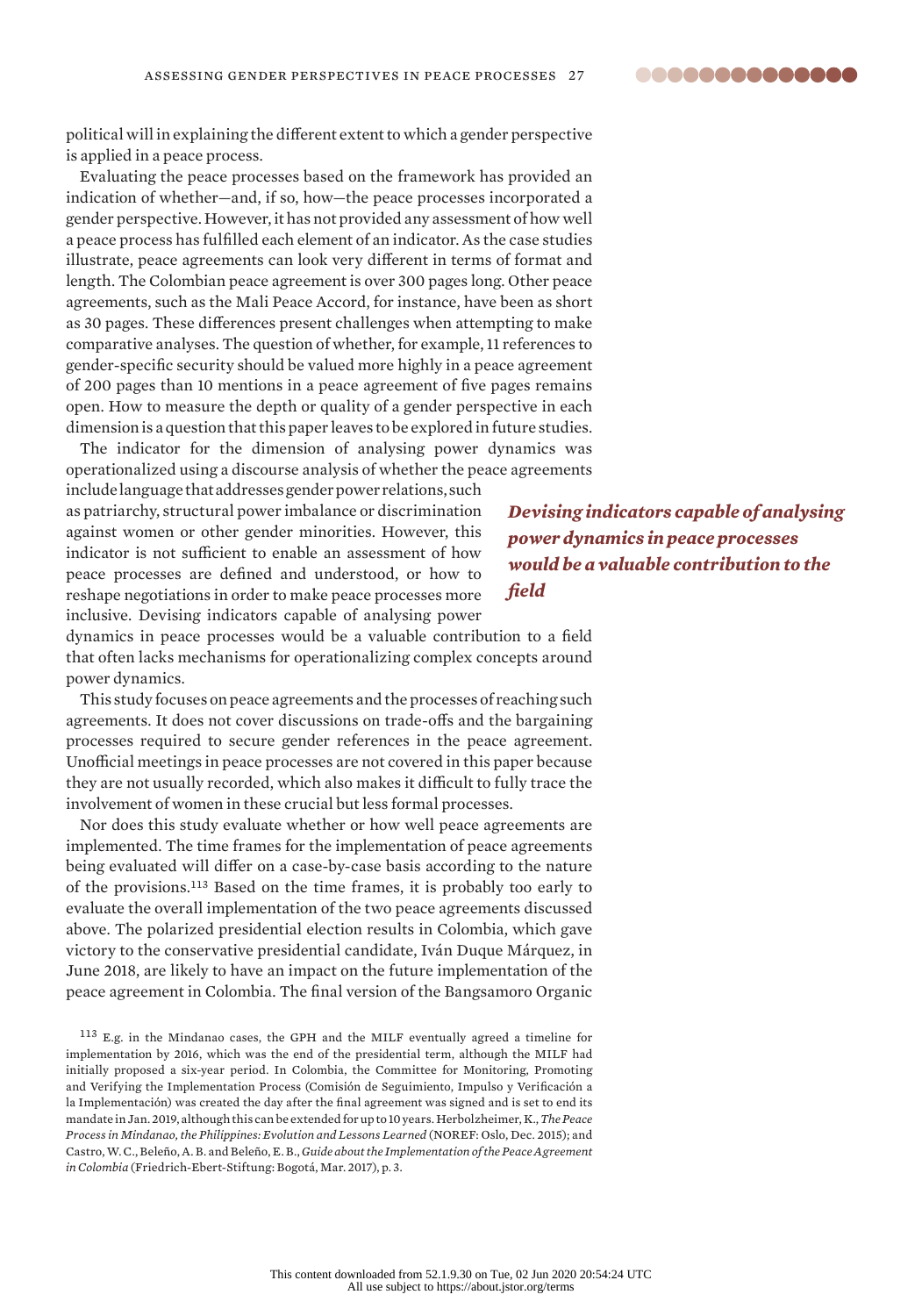

Law (formerly known as the Basic Law) establishing an autonomous political entity in Mindanao was approved by a bicameral conference committee and signed into law by President Rodrigo Duterte on 26 July 2018.<sup>114</sup> Certain provisions will require long-term social change. Increased awareness among actors and the wider population could take a decade or more, as will protection from all forms of violence, which the SDGs set out to achieve by 2030. More research on the implementation of peace agreements will be needed in order to explore the challenges that face ensuring a gender perspective in the implementation process.

<sup>114</sup> Elemia, C., '[Duterte signs Bangsamoro Organic Law'](https://www.rappler.com/nation/207952-duterte-signs-bangsamoro-organic-law), Rappler Inc., 27 July 2018.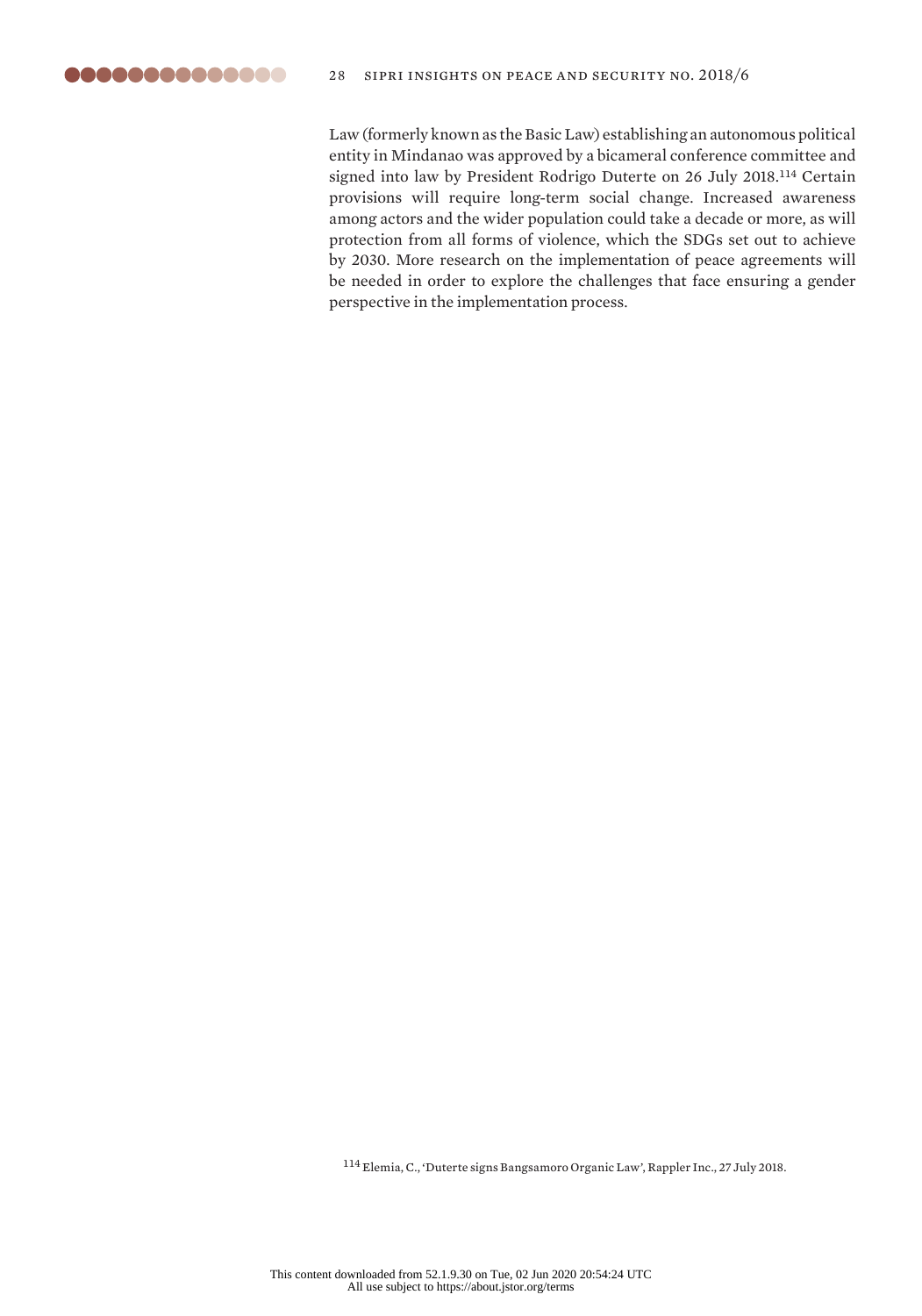| Models                                               | Meaning                                                                                                                                                                                                                                                                                                                                                           |
|------------------------------------------------------|-------------------------------------------------------------------------------------------------------------------------------------------------------------------------------------------------------------------------------------------------------------------------------------------------------------------------------------------------------------------|
| 1. Direct representation at the<br>negotiation table | Part of the so-called track one negotiations, which can be achieved by either: (a) including<br>$\bullet$<br>more actors in the main negotiation delegations; $(b)$ enlarging the number of negotiation<br>delegations at the table; or (c) including almost all relevant constituencies in society<br>through a broad-based formula such as a national dialogue. |
| 2. Observer status                                   | Direct presence during most or all sessions of a negotiation with observer status.<br>$\bullet$<br>Usually not allowed to speak formally; nor do they have any decision-making power.<br>$\bullet$                                                                                                                                                                |
| 3. Consultations                                     | Used to gather opinion from a larger set of constituents to discover facts or create<br>consensus.<br>Can be official or unendorsed as part of the negotiation, as well as broad-based or more<br>elite-centred.                                                                                                                                                  |
| 4. Inclusive commissions                             | Participation of societal and political actors prior to and during negotiations or during the<br>implementation phase.                                                                                                                                                                                                                                            |
| 5. High-level problem-solving<br>workshops           | Take place unofficially and are generally not publicized.<br>$\bullet$<br>Seek to strengthen the connection between representatives and leaders of the conflict<br>$\bullet$<br>parties, and offer them a space for discussion without the pressure to reach an agreement.                                                                                        |
| 6. Public decision making                            | Public decision-making processes such as elections and referendums are standard features<br>of democracies.<br>Seek to provide democratic legitimacy to the process, ensuring public support and the<br>sustainability of the agreement.                                                                                                                          |
| 7. Mass action                                       | Method through which actors can make their voices heard, raising grievances or<br>$\bullet$<br>preferences related to a conflict or political transition.<br>Can occur before, during or after violent conflict or a political crisis.                                                                                                                            |

# **Annex A.** Seven modalities of inclusion in peace processes

*Source*: Paffenholz, T., *Preventing Violence through Inclusion: From Building Political Momentum to Sustaining Peace* (Inclusive Peace & Transition Initiative: Geneva, Nov. 2017).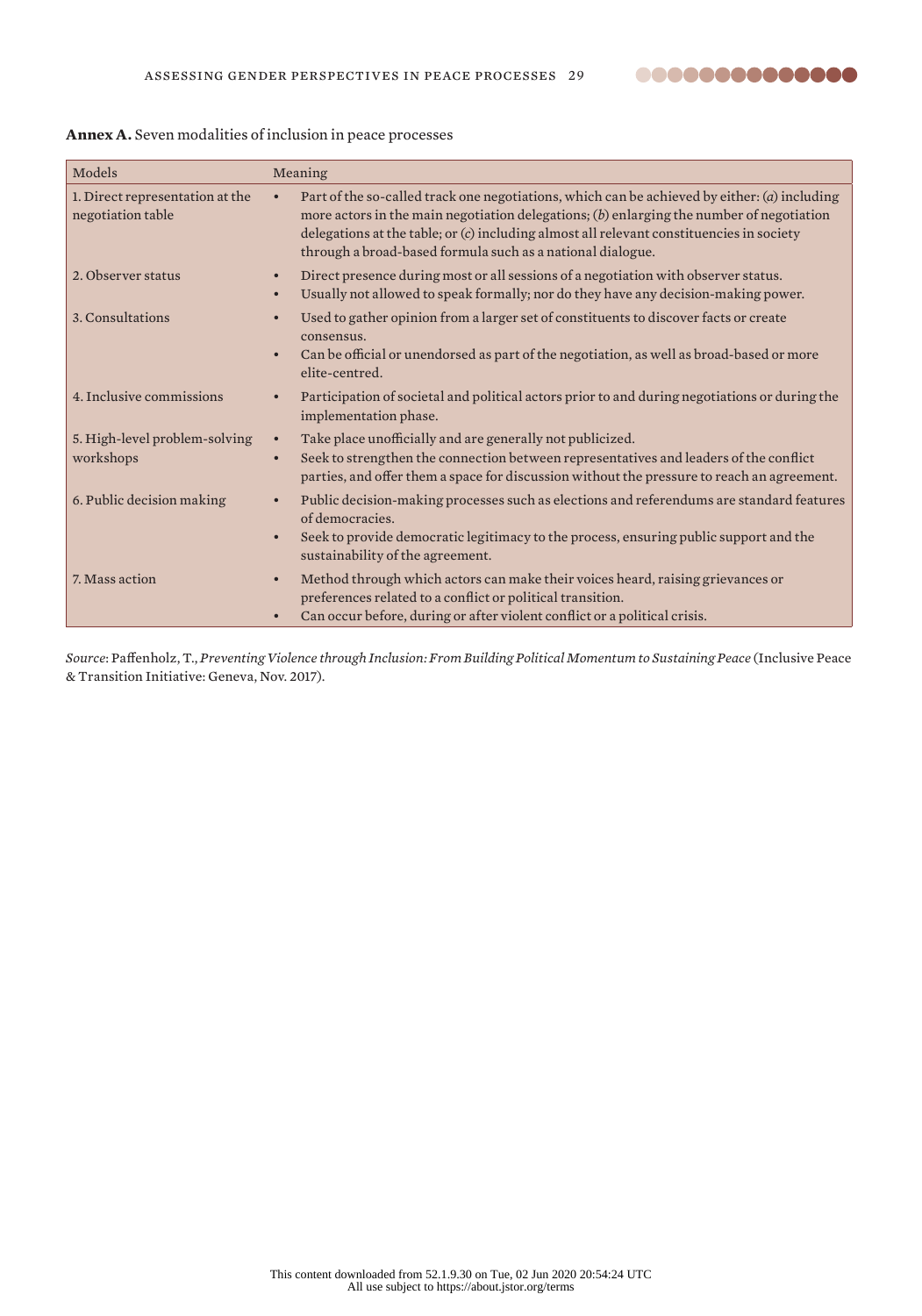

# Abbreviations

| CSO            | Civil Society Organizations                                |
|----------------|------------------------------------------------------------|
| <b>WPS</b>     | Women, Peace and Security                                  |
| <b>SDGs</b>    | Sustainable Development Goals                              |
| TR.            | International Relations                                    |
| <b>DDR</b>     | Disarmament, Demobilization and Reintegration              |
| <b>FARC-EP</b> | Fuerzas Armadas Revolucionarias de Colombia-Ejército del   |
|                | Pueblo                                                     |
| LGBTI          | Lesbian, gay, bisexual, transgender and intersex           |
| <b>MNLF</b>    | <b>Moro National Liberation Front</b>                      |
| <b>MILF</b>    | Moro Islamic Liberation Front                              |
| <b>CAB</b>     | Comprehensive Agreement on the Bangsamoro                  |
| ARMM           | the Autonomous Region in Muslim Mindanao                   |
| <b>FAB</b>     | Framework Agreement on the Bangsamoro                      |
|                | WE Act 1325 Women Engaged in Action on UN Security Council |
|                | <b>Resolution 1325</b>                                     |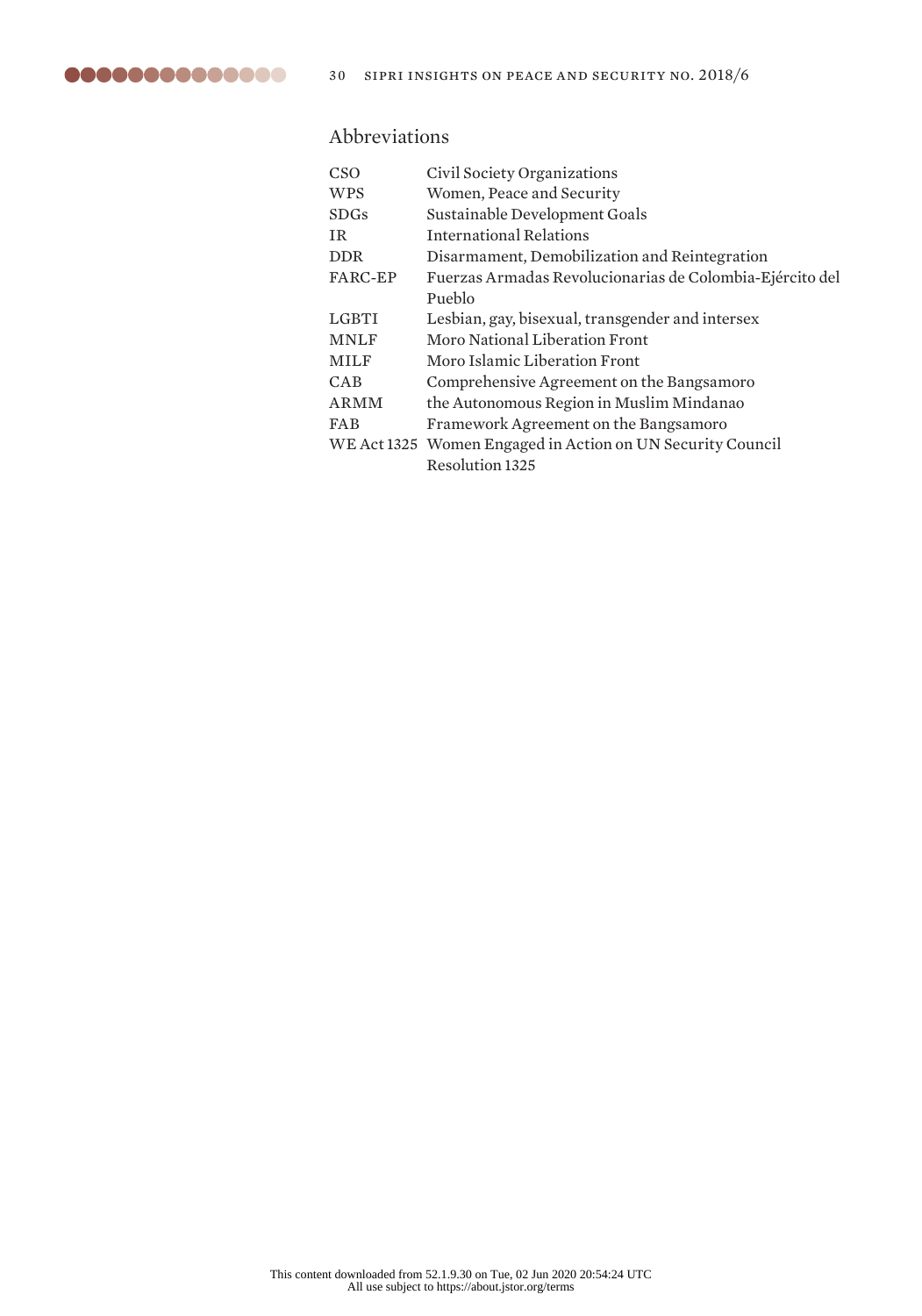

# Other recent SIPRI publications on peace and development

# Policy impact assessment report on the NATO Building Integrity programme

Marina Caparini, Anastasia Aladysheva and Gary Milante June 2018

#### UN Police and Conflict Prevention

SIPRI Discussion Paper Marina Caparini June 2018

#### Global mapping and analysis of anti-vehicle mine incidents in 2017

GICHD and SIPRI report Yeonju Jung and Gulzhan Asylbek kyzy May 2018

#### European regional organizations and climate-related security risks: EU, OSCE and NATO

SIPRI Insights on Peace and Security Niklas Bremberg February 2018

### IGOs and global climate security challenges: Implications for academic research and policymaking

SIPRI Fact Sheet Lisa Maria Dellmuth, Maria-Therese Gustafsson, Niklas Bremberg and Dr Malin Mobjörk December 2017

# National Climate-Related Security Policies of the Permanent Member States of the United Nations Security Council

Working Paper Jiayi Zhou December 2017

#### A Resolution for a Peaceful Climate: Opportunities for the UN Security Council

SIPRI Policy Brief Camilla Born January 2017

#### Integrated Policy Responses for Addressing Climate-related Security Risks

SIPRI Policy Brief Dr Malin Mobjörk October 2016

SIPRI publications are available to buy or download at www.sipri.org/publications